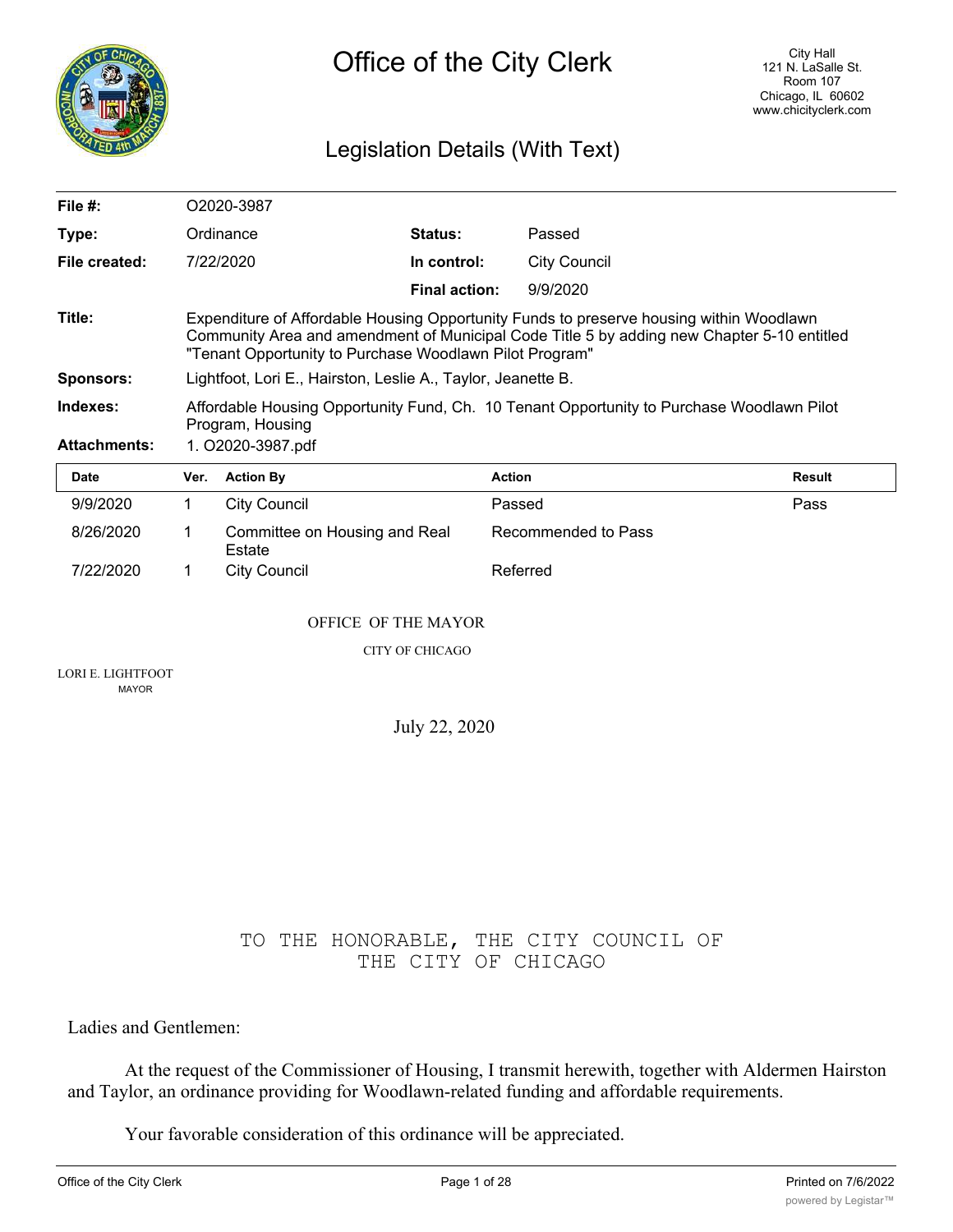Very truly yours,

# **WOODLAWN HOUSING PRESERVATION ORDINANCE**

WHEREAS, the City of Chicago (the "Citv") is a home rule unit of government under Article Vll, Section 6(a) ofthe Constitution ofthe State of Illinois of 1970, and as such may exercise any power and perform any function pertaining to its government and affairs; and

WHEREAS, the City has determined that the continuance of a shortage of affordable housing to persons of low and moderate income is harmful to the health, prosperity, economic stability and general welfare of the City; and

WHEREAS, the DePaul Institute for Housing Studies found that the Woodlawn community area is a low and moderate income area in which home values have increased significantly in recent years, resulting in existing residents being vulnerable to increasing rents and displacement (see <https://displacement-risk.housingstudies.org>); and

WHEREAS, according to a report commissioned by the Network of Woodlawn and prepared by AECOM, the median home sales price in Woodlawn almost doubled from around \$92,000 in 2010 to about \$175,000 in 2019; and

WHEREAS, the DePaul Institute for Housing Studies found that proximity to other high-cost areas and the pending development of the Obama Presidential Center ("OPC"), along with other ongoing and future projects in the Woodlawn community area, have the potential to attract increased investment and development in the community, creating increases in housing costs, loss of housing affordability and displacement of low and moderate income residents; and

WHEREAS, the City Council ofthe City (the "Citv Council") finds that these circumstances in Woodlawn require proactive and meaningful action to reduce the displacement of vulnerable Woodlawn households, while continuing to promote the development of housing and amenities for current and future residents ofthe Woodlawn community area for a range of incomes; and

WHEREAS, the City Council finds that gentrification and displacement exacerbate historic patterns of racial and economic segregation, deepen concentrations of poverty and wealth, and widen disparities in access to good schools, jobs, healthcare and other amenities; and

WHEREAS, there are currently approximately 1,200 vacant lots in the area depicted on Exhibit A (the "Woodlawn Community Area"), of which about 76% are zoned residential, and approximately 208 of such residentially-zoned lots are City-owned; and

WHEREAS, the City's inventory of vacant land is a key resource which can be leveraged to ensure development of quality affordable housing for current and future residents of the Woodlawn Community Area; and

WHEREAS, this ordinance has five primary objectives:

first, to establish requirements for the disposition and development of vacant Cityowned land that is residentially-zoned at the time of disposition in the Woodlawn Community Area ("City Land") to ensure that new housing created within the community serves households at a range of incomes;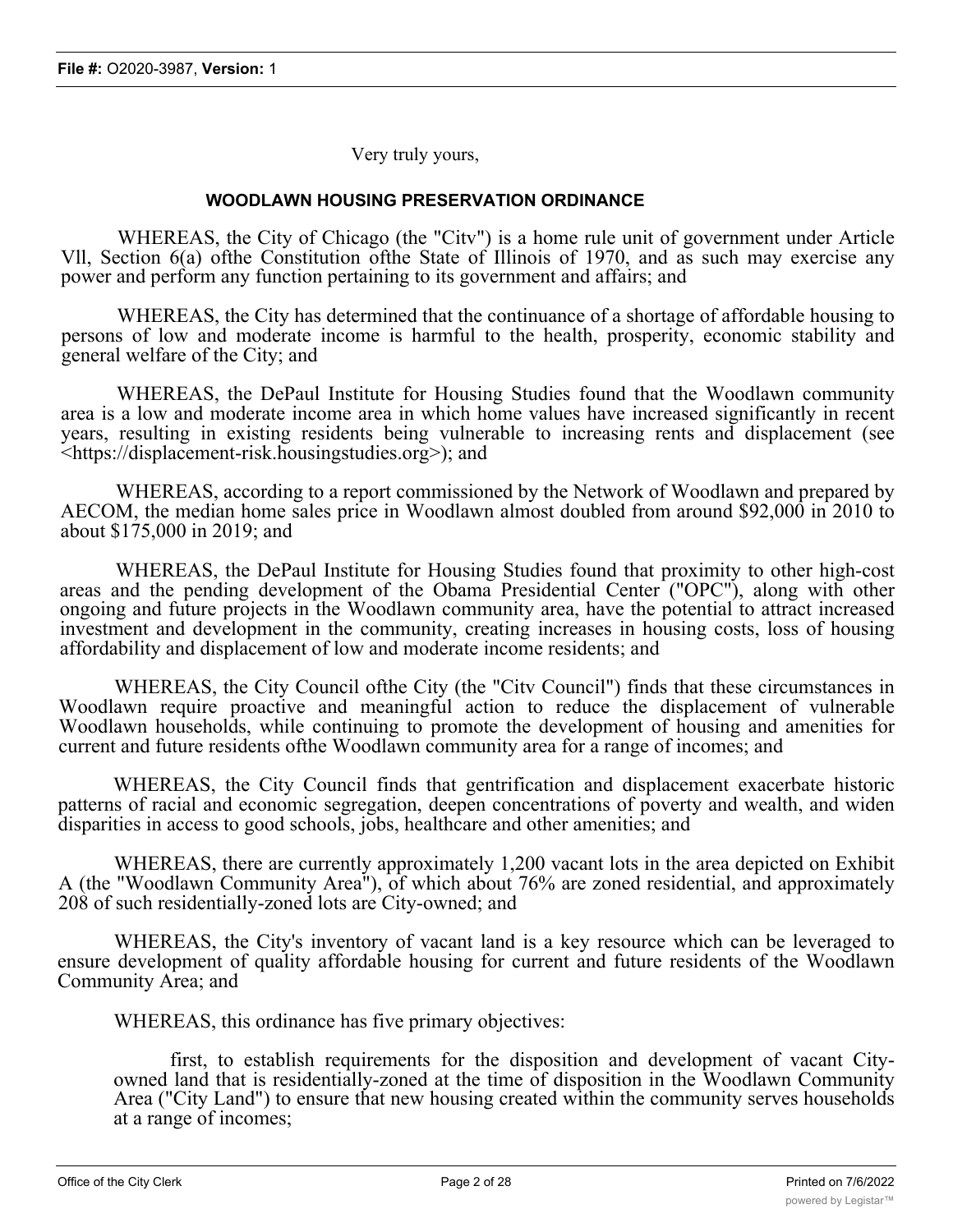second, to provide programming and resources to assist current and long-term Woodlawn Community Area residents vulnerable to neighborhood economic and housing market changes;

third, to promote the preservation of existing affordable housing in the Woodlawn Community Area;

fourth, to encourage the economic participation of local residents and businesses in the development of Woodlawn, particularly with respect to the development of City Land;and

fifth, to lay the groundwork for equitable growth and development for a range of incomes; and

WHEREAS, pursuant to Section 2-45-115(G)(1) of the Municipal Code of Chicago (the "Municipal Code"), funds deposited into the Affordable Housing Opportunity Fund ("AHOF Funds") may be used for the construction, rehabilitation or preservation of affordable housing or may be used in connection with such other housing programs as shall be specifically approved by the City Council for such revenues; and

WHEREAS, the City has created a variety of programs to facilitate the construction, rehabilitation and preservation of affordable housing, including the programs described below, which the Department of Housing ("DOH") intends to modify or fund for Woodlawn-specific projects and goals; and

WHEAREAS, the DOH programs described below will include requirements and preferences consistent with the goal to create jobs and economic opportunities for, and promote the economic participation of Woodlawn residents and businesses in, the growth and development of their community, and

WHEREAS, the City Lots for Working Families ("CL4WF") program is an existing program established by ordinance adopted on November 8, 2017, and published in the Journal of Proceedings of the City Council ("Journal") for such date at pages 59287 through 59295, which allows the sale of vacant, City-owned land to developers for \$1 per parcel for the construction of affordable singlefamily homes and two-flats; and

WHEREAS, DOH wishes to modify the CL4WF program for the Woodlawn Community Area to allow construction of condominiums and townhouses (in addition to single-family homes and twoflats), and to permit DOH to impose long-term affordability restrictions on CL4WF homes (in addition to forgivable and low interest mortgages); and

WHEREAS, the Chicago Community Land Trust ("CCLT") Affordable Homeownership and Housing Program ("CCLT-AHHP Program") is an existing program established by ordinance adopted on October 16, 2019, and published in the Journal for such date at pages 7234 through 7243, which is designed to preserve existing affordable housing in neighborhoods that are at risk of gentrification or are gentrified or gentrifying; and

WHEREAS, Woodlawn is one of the targeted community areas under the CCLT-AHHP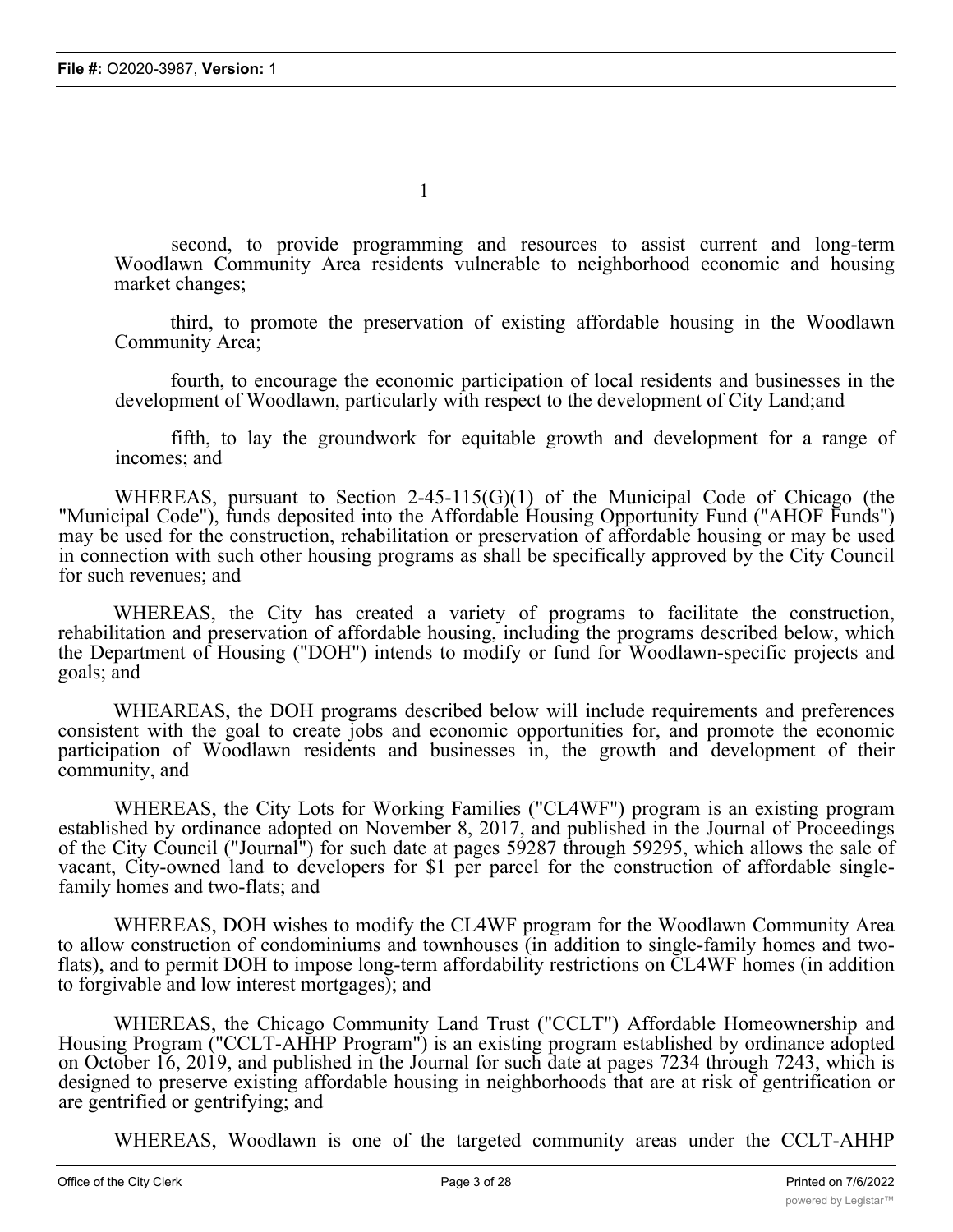Program; and

WHEREAS, the CCLT-AHHP Program is administered by the CCLT; and

**2**

WHEREAS, the CCLT-AHHP Program provides grants of up to \$30,000 for home repairs and improvements in exchange for long-term affordability - i.e., homeowners must agree to place their homes into the CCLT portfolio and execute long-term affordability covenants in the CCLT's then-current form ("CCLT Covenant"); and

WHEREAS, in addition to gaining access to home repair assistance, CCLT-AHHP Program participants will benefit from reduced property taxes as a result of the maximum resale price requirements and other affordability restrictions imposed through CCLT Covenants; and

WHEREAS, the Building Neighborhoods and Affordable Homes program is an existing program established by ordinance adopted on October 31, 2018, and published in the Journal for such date at pages 87215 through 87221, which gives purchase price assistance to eligible and qualified buyers of CL4WF homes in five targeted areas within the City, including Woodlawn; and

WHEREAS, the City desires to expand the Building Neighborhoods and Affordable Homes program to include CL4WF homes created in the Woodlawn Community Area under the modified CL4WF program requirements set forth in this ordinance; and

WHEREAS, the Chicago Low-Income Housing Trust Fund ("CLIHTF") is a City-established, independent nonprofit organization that contracts with landlords to provide rental subsidies for tenants with household incomes at or below 30% ofthe area median income ("AMI"), to assist very-low-income households with access to quality affordable rental housing; and

WHEREAS, the CLIHTF has committed to making such subsidies available to assist in creating and preserving affordable rental units in the Woodlawn Community Area; and

WHEREAS, the Preservation of Existing Affordable Rentals ("PEAR") program is an existing program established by ordinance adopted on March 28, 2018, and published in the Journal for such date at pages 72208 through 72212, which provides funds to purchase or refinance multi-family rental buildings in appreciating neighborhoods in exchange for affordable rental covenants over a 30-year term to ensure that rents remain affordable for low and moderate income families; and

WHEREAS, the City desires to authorize the use of \$1.5 million in AHOF Funds, or other legally appropriated funds, to create a Woodlawn PEAR Program, as more specifically set forth on Exhibit B attached hereto, for the purpose of refinancing apartment buildings in the Woodlawn Community Area in order to preserve affordable rental housing; and

WHEREAS, the Renew Woodlawn Homeownership Program is a rehabilitation and affordable homeownership initiative under the Choice Neighborhoods Initiative Grant program, which program was approved and authorized by the Chicago City Council by ordinance adopted on May 4, 2011, and published in the Journal for such date at pages 118448 - 118450, and is an existing partnership between the Community Investment Corporation ("CIC"), Neighborhood Housing Services of Chicago, Inc., an Illinois not-for-profit corporation ("NHS"), Preservation of Affordable Housing, Inc. ("POAH"), and Woodlawn residents to facilitate the rehabilitation of vacant homes in Woodlawn for sale to income-qualified, owner-occupant, homebuyers; and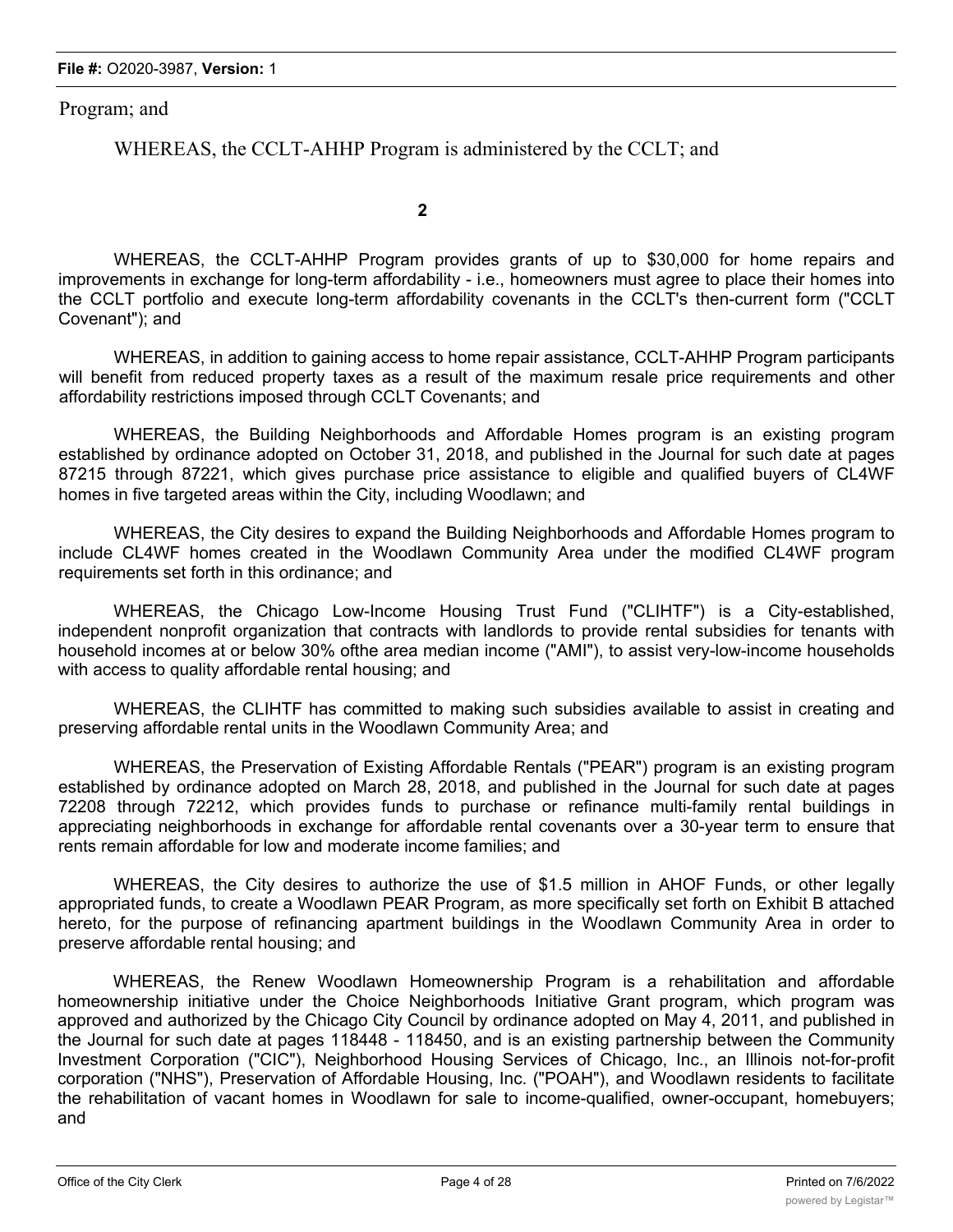WHEREAS, the Renew Woodlawn Homeownership Program has facilitated the acquisition and redevelopment of at least 45 residential units and created over 30 new

3

homeowners in Woodlawn, and the City desires to continue this successful affordable homeownership initiative in the Woodlawn Community Area; and

WHEREAS, the City desires to appropriate \$500,000 in AHOF Funds, or other legally appropriated funds, to fund the continuation of the Renew Woodlawn Program, and authorize DOH to execute such agreements with POAH, CIC and/or NHS for that purpose, as more specifically set forth In Exhibit C attached hereto; and

WHEREAS, in addition to these existing programs, the City, through DOH, desires to establish two new anti-displacement and housing preservation programs for the Woodlawn Community Area, as hereinafter described; and

WHEREAS, the first program DOH intends to establish is the Woodlawn Vacant ^ Residential Building Acquisition and Rehabilitation Revolving Financing Facility Program (the "Woodlawn Loan Fund"), which will facilitate the acquisition and rehabilitation of vacant residential properties in Woodlawn for sale or rental as affordable housing by low-income households, as more specifically set forth In Exhibit D attached hereto; and

WHEREAS, the City anticipates the Woodlawn Loan Fund will be a collaborative effort between the City, CIC and participating lenders; and

WHEREAS, under the Woodlawn Loan Fund program, the City will fund a special-purpose loan loss reserve account to reimburse CIC and/or participating financial institutions for losses in connection with defaults on their loan portfolios for the program; and

WHEREAS, the City desires to appropriate \$1.5 million in AHOF Funds, or other legally appropriated funds, to fund the loan loss reserve and administration ofthe Woodlawn Loan Fund; and

WHEREAS, the second program DOH intends to establish is the Woodlawn Long-Term Homeowner Home Improvement Grant Program ("Woodlawn Home Improvement Grant Program"), which will provide forgivable loans for home repairs and improvements to long-term, owner-occupants of single-family residential properties in the Woodlawn Community Area, as more specifically set forth on Exhibit E attached hereto; and

WHEREAS, under the Woodlawn Home Improvement Grant Program, the City will provide up to \$20,000 in assistance for home safety, exterior repair, and energy efficiency improvements to incomeeligible homeowners (earning up to 120% of AMI) who have owned their homes as their principal residences for at least 5 years; and

WHEREAS, the City desires to appropriate \$1 million in AHOF Funds, or other legally appropriated funds, to fund the Woodlawn Home Improvement Grant Program; and

WHEREAS, DOH desires to enter into an agreement with NHS to administer the Woodlawn Home Improvement Grant Program (the "NHS Agreement"); and

WHEREAS, residents of the Woodlawn community have voiced hope that the OPC will lead to economic revitalization, but also fear that it will lead to real estate speculation, an influx of higher-income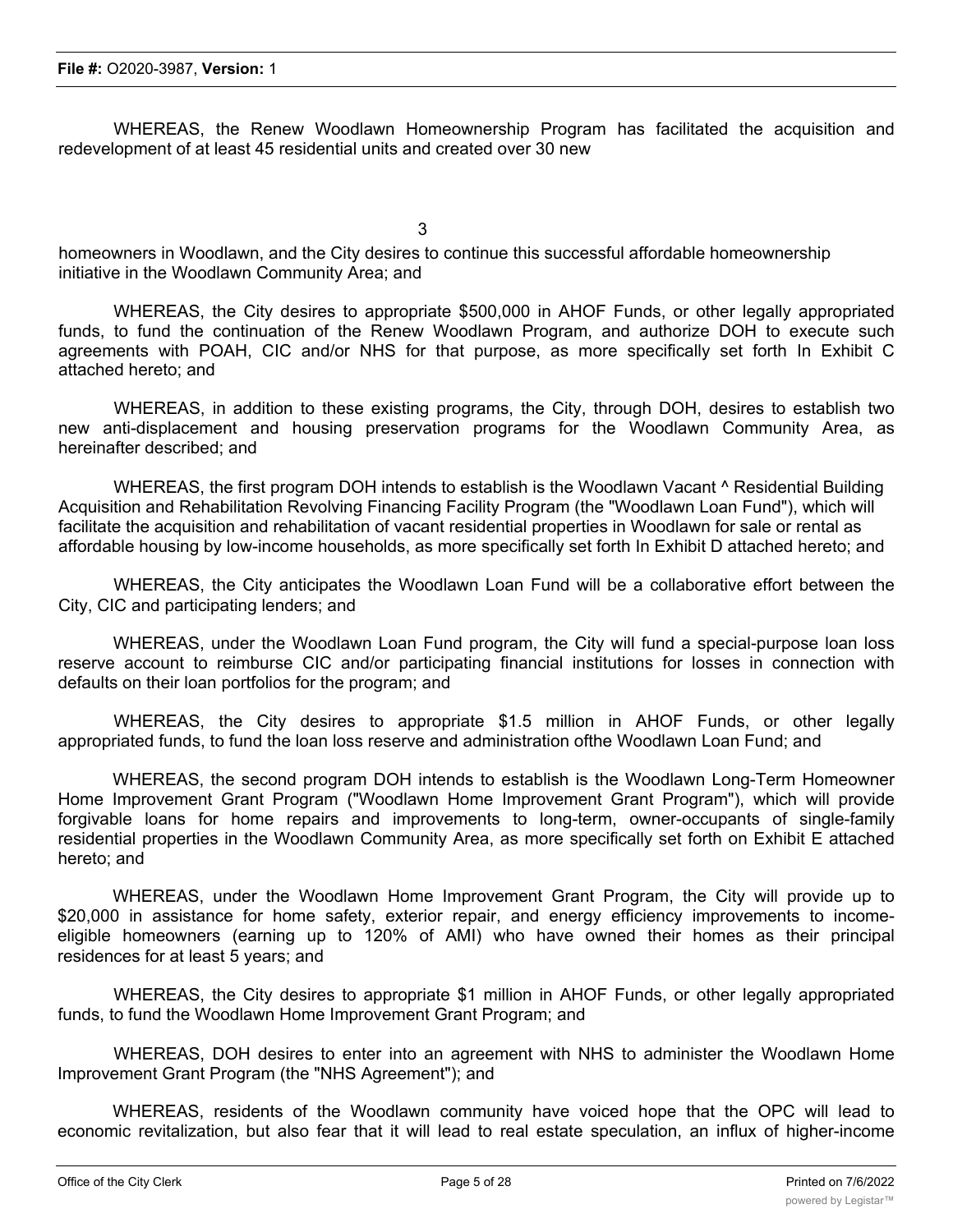residents, rising land prices and real estate taxes, escalating rents and displacement of current, vulnerable neighborhood residents; and

4

WHEREAS, the City recognizes that major private and public capital investments may induce gentrification, and that early intervention is critical to prevent displacement of long-term residents; now, therefore

# **BE IT ORDAINED BY THE CITY COUNCIL OF THE CITY OF CHICAGO:**

SECTION 1. The above recitals are expressly adopted herein as the legislative findings of the City Council and incorporated herein and made a part of this ordinance, which shall be known as the Woodlawn Housing Preservation Ordinance.

SECTION 2. Disposition of City Land for the Development of Homeownership Units. Except as provided in paragraph (f) below, whenever the City sells City Land in the Woodlawn Community Area for the development of owner-occupied units, the requirements of the CL4WF Program shall apply, subject to the following modifications:

a) Type of Housing. In addition to single-family homes and two-flats, developers may construct townhomes and condominiums.

b) Minimum Number of Lots Sold. When condominium units are developed through the CL4WF Woodlawn Program, the requirement that a minimum of eight (8) lots must be purchased shall be waived, but any condominiums developed under the CL4WF Woodlawn Program shall have a minimum often (10) condominium units.

c) Duration of Affordability Restrictions. A minimum of 75% of the units created through the CL4WF Woodlawn Program in any single development shall be sold to, and at prices affordable to households with household incomes at or below 120% of the AMI, and may be placed in or administered by the CCLT or other community land trust, subject to an affordable housing agreement in a form approved by the Commissioner and enforceable by the City as a third party beneficiary.

d) Neighborhood Developer Preference. Pursuant to Section 4(a) of this ordinance, the Department shall give preference to applications and proposals submitted under this section by Woodlawn Neighborhood Developers (as defined in Section 4(a)).

e) Local Resident Employment Plan. Pursuant to Section 4(b) of this ordinance, the Department shall require each applicant under the CL4WF Woodlawn Program to provide as part of their application, and implement as part of their development, a Neighborhood Hiring Plan (as defined in Section 4(b)).

f) Financial Assistance. The provisions of this Section 2 are the minimum requirements for the development of owner-occupied housing on City Land if the development receives city financial assistance as defined in the 2015 ARO, Section 2-44-080 ofthe Municipal Code.

g) Purchase Price Assistance. The Building Neighborhoods and Affordable Homes program is hereby expanded to include CL4WF homes created in the Woodlawn Community Area under the modified CL4WF program requirements set forth in this Section 2.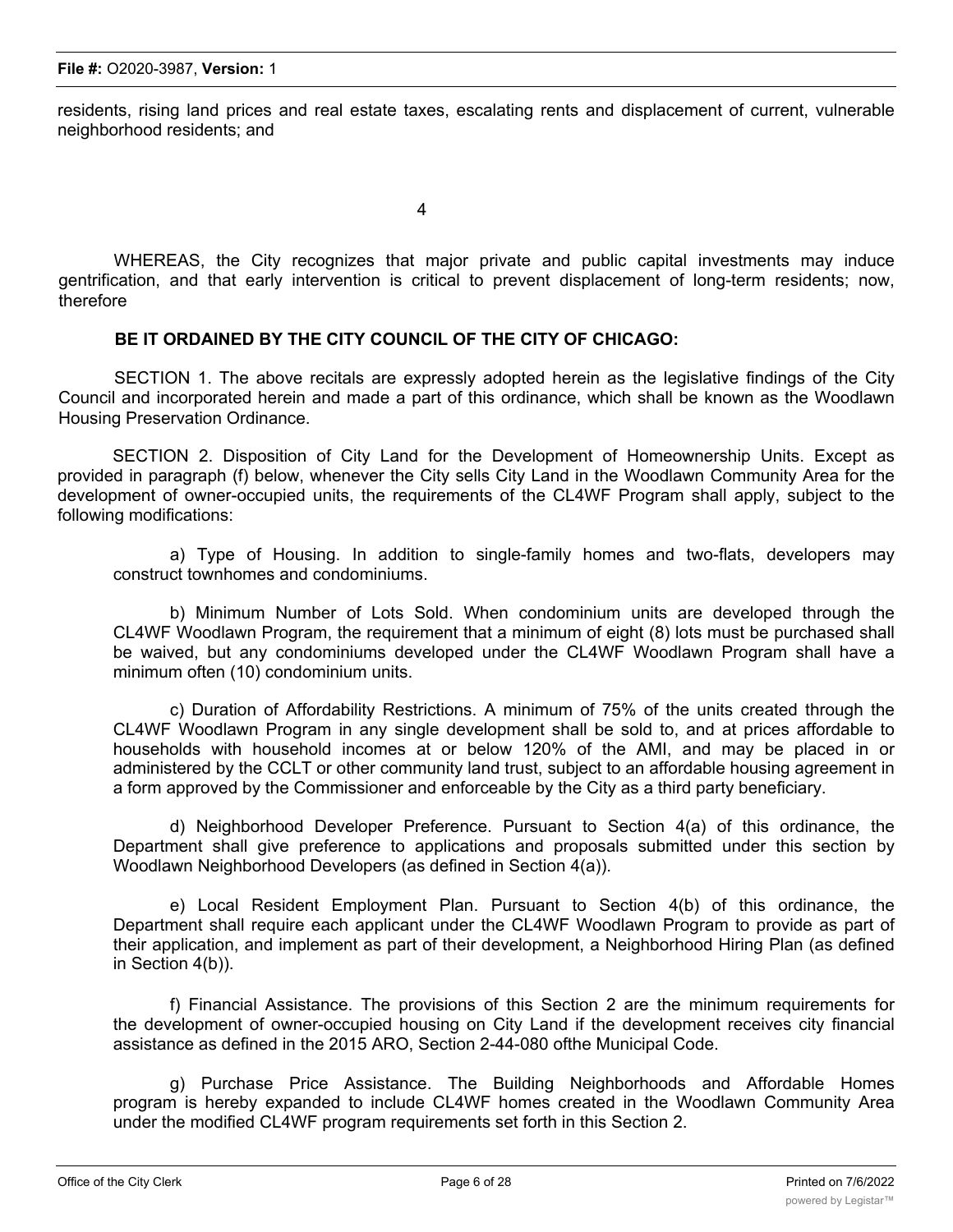SECTION 3. Disposition of City Land for the Development of Rental Units. Except as provided in Section 3(h) below, whenever the City sells City Land in the Woodlawn Community Area for the development of 6 or more rental housing units, the following requirements shall apply:

a) 15 or more units. Except for projects subject to subsection (c) below, for projects with 15 or more units, at least 20% of the residential units shall be leased to households whose incomes do not exceed 80% of AMI, with at least 5% of the units reserved for households with incomes at or below 50% of AMI, and at least 5% ofthe units reserved for households at or below 30% of AMI. The rents for these units shall be affordable to households at these various income levels.

b) 6 to 14 units. Except for projects subject to subsection (c) below, for projects with 6 to 14 units, at least 10% of the residential units shall be leased to households whose incomes do not exceed 80% of AMI at rents affordable to households at that income level. Projects with 6 to 9 units shall be exempt from the requirements of the Minority-and-Women-Owned Business Enterprise Construction Program as set forth in Section 2-92-650 et seq. of the Municipal Code, as such requirements are customarily modified for land sales, and the city resident hiring requirements set forth in Section 2-92-330 of the Municipal Code, as such requirements are customarily modified for land sales.

c) Reservation for Very Low-Income Households. Notwithstanding the affordability requirements set forth in subsections (a) and (b) above, for a period of twenty (20) years from the effective date of this ordinance, the City shall reserve 52 City-owned vacant lots (the "Reserved Lots"), representing 25% of the lots comprising the City Land, for the development of rental projects in which at least thirty percent (30%) of the residential units (the "Very Low-Income Units") shall be leased to households whose incomes do not exceed 50% of AMI, with at least Vi ofthe Very Low-Income Units reserved for households with incomes at or below 30% of AMI. The rents for the Very Low-Income Units shall be affordable to households at the 30% and 50% AMI income levels, as applicable.

d) Density of Reserved Lots. The Reserved Lots shall include a minimum of 10 lots zoned at the highest allowable density in the area (B2-3) and a maximum of 42 zoned at RS 1-2.

e) Percentages. Where the application of the percentage requirements of this section results in a fractional housing unit, the developer shall round up to the nearest whole number for any portion of 0.5 or above and round down to the nearest whole number for any portion less than 0.5.

f) Duration of Affordability Restrictions. The affordable units required by this section shall remain affordable for a minimum period of 20 years after the last affordable unit in the project has been leased. Prior to the issuance of a building permit for any project subject to the affordable housing requirements ofthis Section 3, including, without limitation, excavation or foundation permits, the developer shall execute and record an affordable housing agreement in a form approved by the Commissioner.

g) Neighborhood Developer Preference. Pursuant to Section 4(a) of this ordinance, the Department shall give preference to applications and proposals submitted under this section by Woodlawn Neighborhood Developers (as defined in Section 4(a)).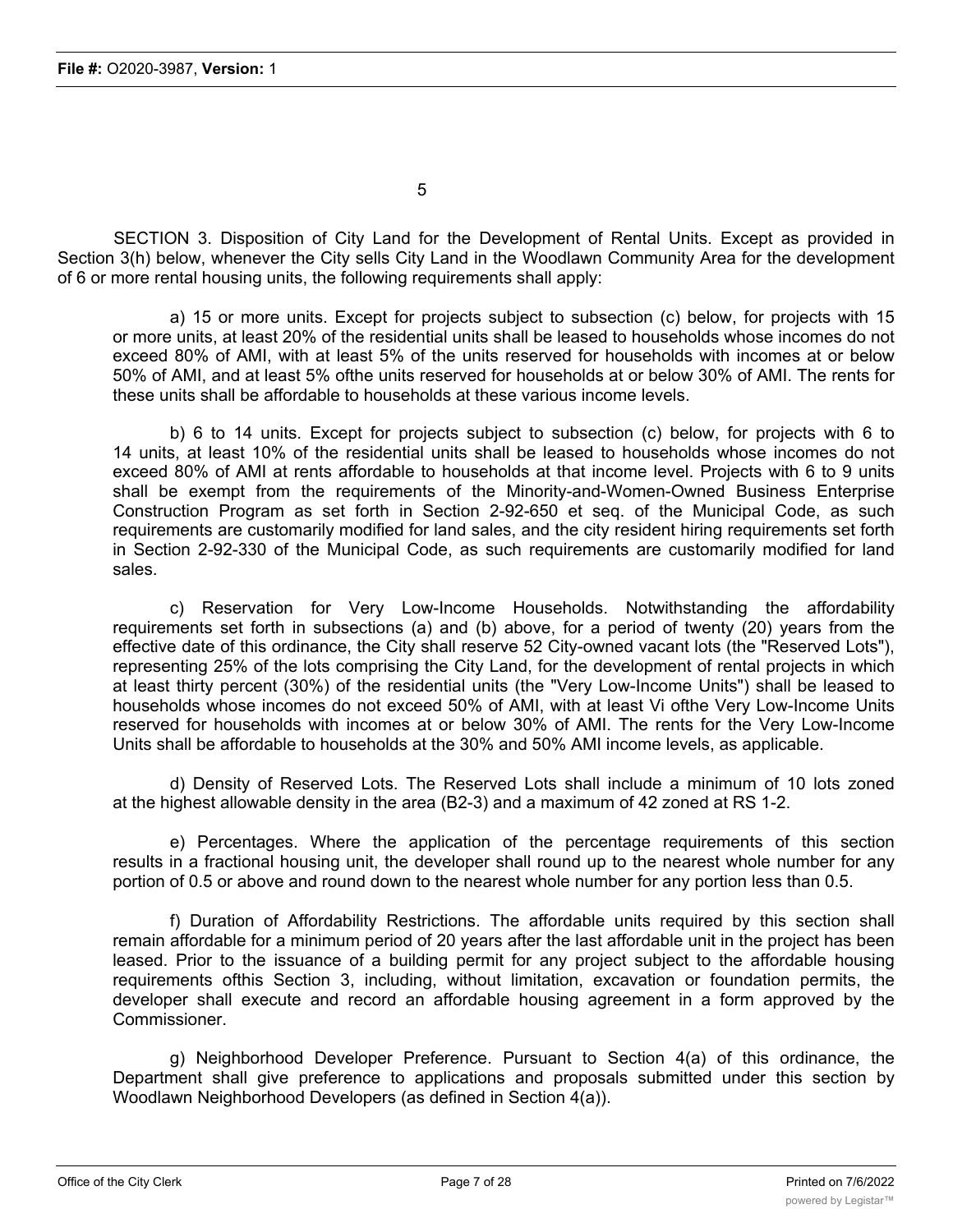(h) Local Resident Employment Plan. Pursuant to Section 4(b) of this ordinance, the Department shall require each applicant for City Land under this Section 3 to provide as part of their application, and implement as part of their development, a Neighborhood Hiring Plan (as defined in Section 4(b)).

(i) Financial Assistance. The provisions of this Section 3 are the minimum requirements for the development of rental housing on City Land if the development receives city financial assistance as defined in the 2015 ARO, Section 2-44-080 of the Municipal Code.

# *SECTION 4. Community Economic Development.*

a) Neighborhood Developers. Whenever the City sells City Land under this ordinance through a competitive selection process, the City shall give preference to applications and proposals submitted by qualified developers (i) that are majority-owned by one or more neighborhood residents, and whose management and daily business operations are controlled by one or more such neighborhood residents; or (ii) that have completed one or more projects within the Woodlawn Community Area, and whose principal business offices are located within the Woodlawn Community Area ("Woodlawn Neighborhood Developers"). As used in this ordinance, "neighborhood resident" means any person who has a primary residence in the Woodlawn Community Area for at least the preceding 12-month at the time the developer submits an application or proposal. DOH shall establish a process to verify the status of an applicant as a Woodlawn Neighborhood Developer.

b) Neighborhood Hiring. The Department shall require the developer of each project developed under this ordinance to include a specific plan for the hiring of residents in the Woodlawn Community Area, including employment outreach and/or training ("Neighborhood Hiring Plan").

SECTION 5. Woodlawn Community Area Plan. Any development on City Land pursuant to Section 2 or Section 3 of this ordinance shall be in accordance with the design guidelines and other requirements set forth in any Woodlawn Community Area Plan adopted by the Chicago Plan Commission and/or City Council, and by rules established by the Department.

*SECTION 6. Woodlawn PEAR Program (\$1.5 Million).*

a) The Woodlawn PEAR Program, as set forth in Exhibit B attached hereto and made a part hereof, is hereby authorized.

b) The amount of \$1,500,000 is hereby appropriated for the Woodlawn PEAR Program from AHOF Funds or other legally appropriated funds.

c) The Commissioner and a designee of the Commissioner (collectively, the "Authorized Officer") are each hereby authorized, subject to approval by the Corporation Counsel, to enter into and execute such agreements and instruments, and perform any and all acts as shall be necessary or advisable in connection with the implementation of the Woodlawn PEAR Program.

*SECTION 7. Renew Woodlawn Homeownership Program (\$500,000).*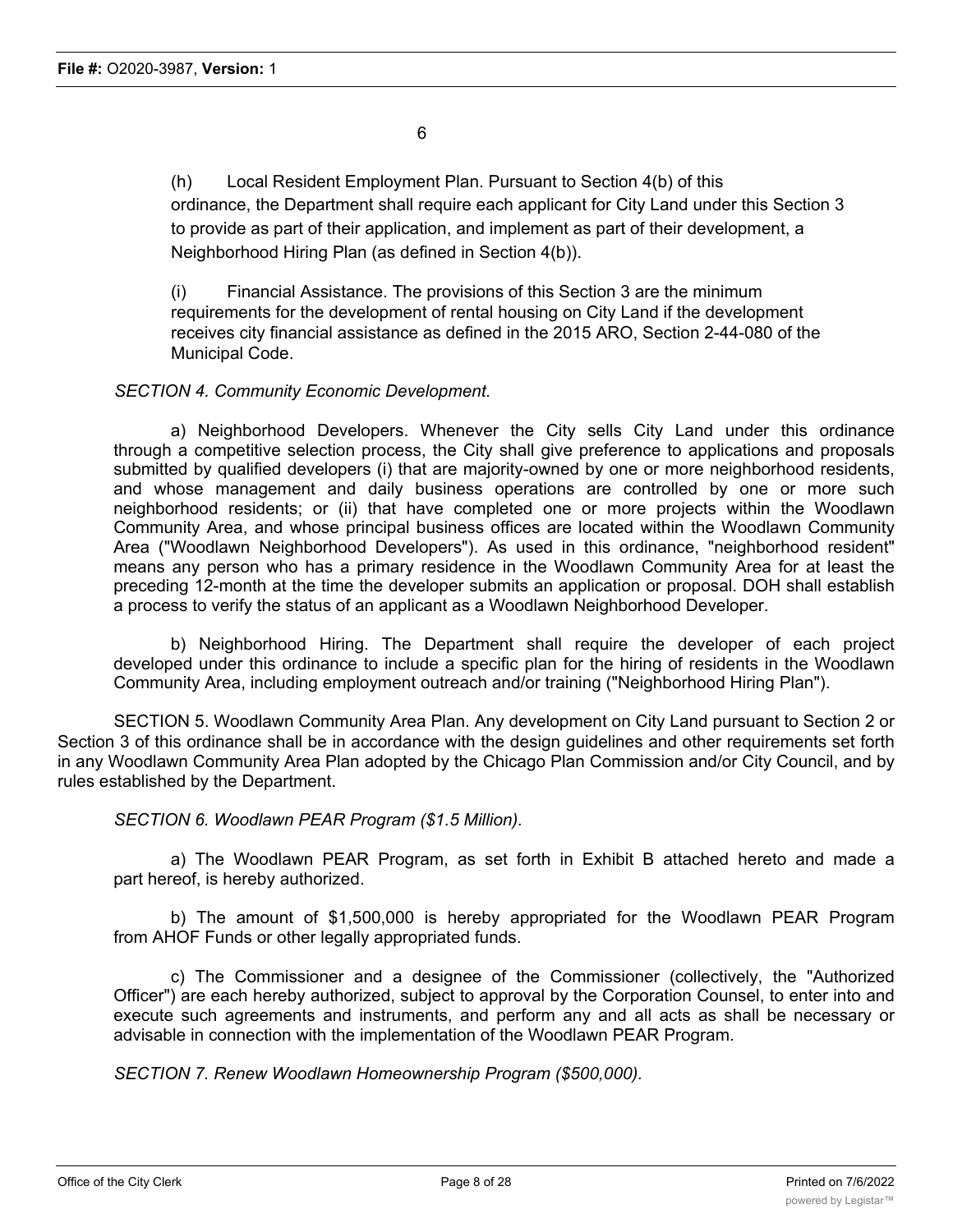a) The Renew Woodlawn Homeownership Program, as set forth in Exhibit C attached hereto and made a part hereof, is hereby authorized.

b) The amount of \$500,000 is hereby appropriated for the Renew Woodlawn Homeownership Program from AHOF Funds or other legally appropriated funds.

c) The Authorized Officer is hereby authorized, subject to approval by the Corporation Counsel, to enter into and execute such agreements and instruments and perform any and all acts as shall be necessary or advisable in connection with the implementation of the Renew Woodlawn Homeownership Program, including, without limitation, agreements with CIC, NHS and/or POAH to fund and administer the program.

*SECTION 8. Woodlawn Vacant Residential Building Acquisition and Rehabilitation Revolving Financing Facility Program (\$1.52 million).*

a) The Woodlawn Loan Fund program, as set forth in Exhibit D attached hereto and made a part hereof, is hereby authorized.

b) The Authorized Officer is hereby authorized, subject to approval by the Corporation Counsel, to enter into and execute such agreements and instruments and perform any and all acts as shall be necessary or advisable in connection with the implementation of the Woodlawn Loan Fund program.

c) The amount of \$1,520,000 is hereby appropriated for the Woodlawn Loan Fund program from AHOF Funds or other legally appropriated funds, and \$100,000 each year hereafter, subject to appropriation.

*SECTION 9. Woodlawn Long-term Homeowner Home Improvement Grant Program (\$1 Million in Home Repair Assistance).*

a) The Woodlawn Long-term Homeowner Home Improvement Grant Program, as set forth in Exhibit E attached hereto and made a part hereof, is hereby authorized.

b) NHS is hereby designated to administer the Woodlawn Long-term Homeowner Home Improvement Grant Program, subject to the supervision of DOH.

c) The Authorized Officer is hereby authorized, subject to approval by the Corporation Counsel, to negotiate, execute and deliver the NHS Agreement with NHS to administer the Woodlawn Long-term Homeowner Home Improvement Grant Program, and such other supporting documents as may be necessary to carry out and comply with the provisions thereof with such changes, deletions and insertions as shall be approved by the Authorized Officer, and is also hereby authorized, subject to approval by the Corporation Counsel, to enter into and execute such other agreements and instruments, and perform any and all acts as shall be necessary or advisable in connection with the implementation of the Woodlawn Long-term Homeowner Home Improvement Grant Program.

d) The Woodlawn Long-term Homeowner Home Improvement Grant Program is an Eligible Program, and employees of the City who qualify for participation in the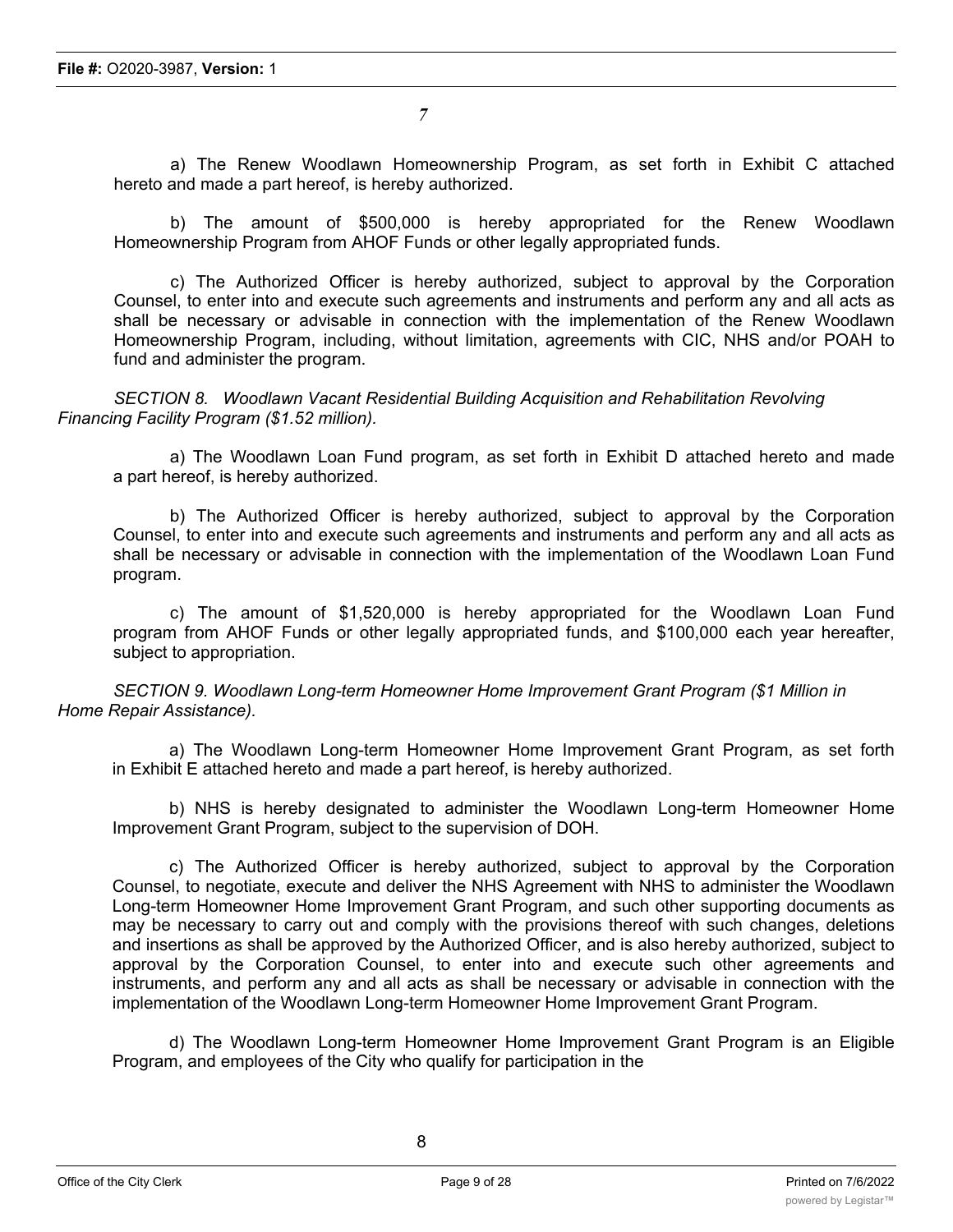Woodlawn Long-term Homeowner Home Improvement Grant Program are Eligible Persons, as such terms are defined in Section 2-45-13Q ofthe Municipal Code.

(e) The amount of \$1,000,000 is hereby appropriated for the Woodlawn Long-term Homeowner Home Improvement Grant Program from AHOF Funds or other legally appropriated funds.

SECTION 10. Title 5 of the Municipal Code of Chicago is hereby amended by adding a new Chapter 5- 10, as follows:

# **CHAPTER 5-10 TENANT OPPORTUNITY TO PURCHASE WOODLAWN PILOT PROGRAM**

### **5-10-010 Title, purpose and scope.**

This chapter shall be known and may be cited as the "Tenant Opportunity to Purchase Woodlawn Pilot Program," and shall be liberally construed and applied to promote its purposes and policies.

It is the purpose of this chapter and the policy of the city, in order to protect and promote the public health, safety and welfare of its residents, to empower tenants to purchase multi-family rental properties, at market prices, within a reasonable period of time and to thereby minimize tenant displacement, stabilize households facing displacement pressures and promote the preservation of affordable rental housing in neighborhoods at risk of gentrification.

### **5-10-020 Definitions.**

For purposes ofthis chapter, the following definitions apply:

"Affordability preservation agreement" means an agreement between the owner and a tenant association (i) in which the tenant association agrees to maintain the rental property in a manner that preserves the property's existing affordability restrictions, or (ii) that would qualify the property as affordable housing, and (iii) in which the affordability restrictions set forth in the agreement are memorialized in covenants running with the land, in a form approved by the commissioner, enforceable by the city as a third party beneficiary. The affordability restrictions in each affordability preservation agreement shall extend for a period of not less than thirty (30) years from the sale, subject to such exceptions as the commissioner may provide for by rule issued hereunder.

"Affordability restrictions" means limits on rents and income for persons or families seeking to qualify as tenants in the rental property.

"Affordable housing" means that the mean value of all rents paid by tenants in the rental property shall not exceed 60% of area median income, and that the gross household income of new tenants in the rental property shall not exceed 80% of area median income.

"Commissioner" means the commissioner of the department.

"Department" means the department of housing or any successor agency.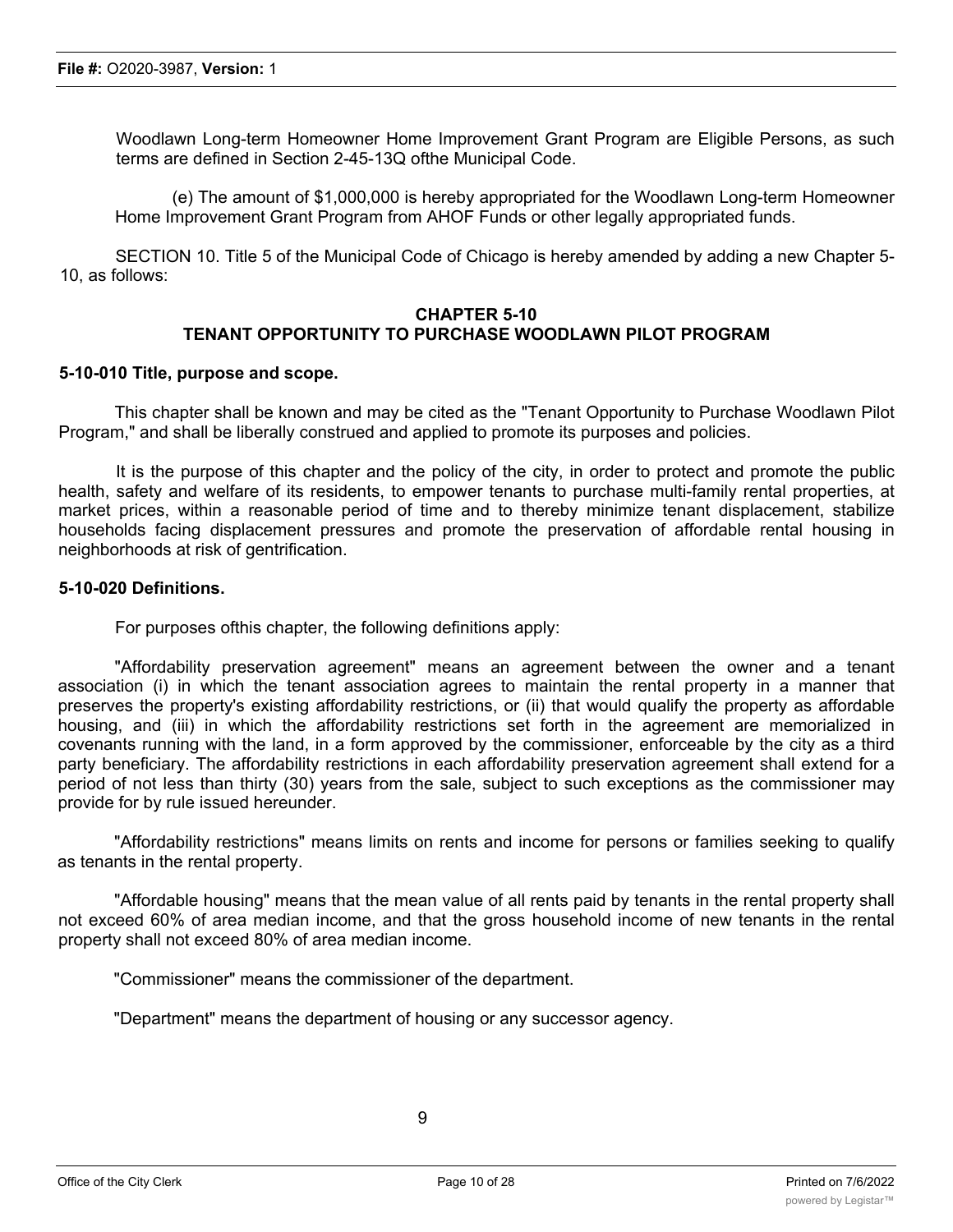#### **File #:** O2020-3987, **Version:** 1

"Rental unit" or "unit" means a room or suite of rooms designed, occupied or intended for occupancy as a separate living quarter with cooking, sleeping and sanitary facilities provided within the unit for the exclusive use of the occupants of the unit.

"Just cause eviction" means any eviction for serious or repeated violations of the terms and conditions of a lease or occupancy agreement, or for violation of applicable federal, state or local laws or for other good cause.

"Owner" means the person(s), firm, partnership, corporation, trust, organization, limited liability company or other entity, or its successors or assigns, that holds title to a rental property.

"Purchaser" means a party who has entered into a purchase contract with an owner and who will, upon performance of the purchase contract, become the new owner of the rental property.

"Rental property" means any occupied residential rental building, or a group of residential rental buildings operated as one entity, within the Woodlawn Community Area, with a total of 10 or more dwelling units. Rental property does not include:

a) "assisted housing" or an "assisted housing development" or a "development," as those terms are defined in the City of Chicago Affordable Housing Preservation Ordinance;

b) housing accommodations in any hospital, convent, monastery, extended care facility, asylum or not-for-profit home for the aged, temporary overnight shelter, transitional shelter, or in a dormitory owned and operated by an elementary school, high school or institution of higher learning; student housing accommodations wherein a housing agreement or housing contract is entered into between the student and an institution of higher learning or student housing wherein the institution exercises control or supervision of the students; or student housing owned and operated by a tax exempt organization affiliated with an institution of higher learning;

- c) public housing units managed by the Chicago Housing Authority;
- d) owner-occupied buildings containing 9 units or less.

"Sale" or "sell" means an act by which an owner conveys, transfers or disposes of rental property by deed or otherwise, whether through a single transaction or a series of transactions, including: (i) transfer of title to rental property; (ii) transfer of a majority interest in owner; or (iii) lease of rental property for more than 7 years.

"Tenant" means a natural person entitled by written or oral agreement or by sufferance to occupy a rental unit to the exclusion of others, and who is residing in a rental unit at the time of a notification under Section 5-10-60(a). If more than one tenant is listed on a lease any such tenants may exercise the rights granted under this chapter.

"Tenant association" means an association of tenants, whether incorporated or not, for which written consent to forming a tenant association has been given by tenants representing at least 75 % of the occupied units in the rental property, and which association notifies the owner of the rental property and the department of its existence or establishment prior to the expiration of the 90-day period stated in subsection 5-10-060(b) and has provided to the owner and the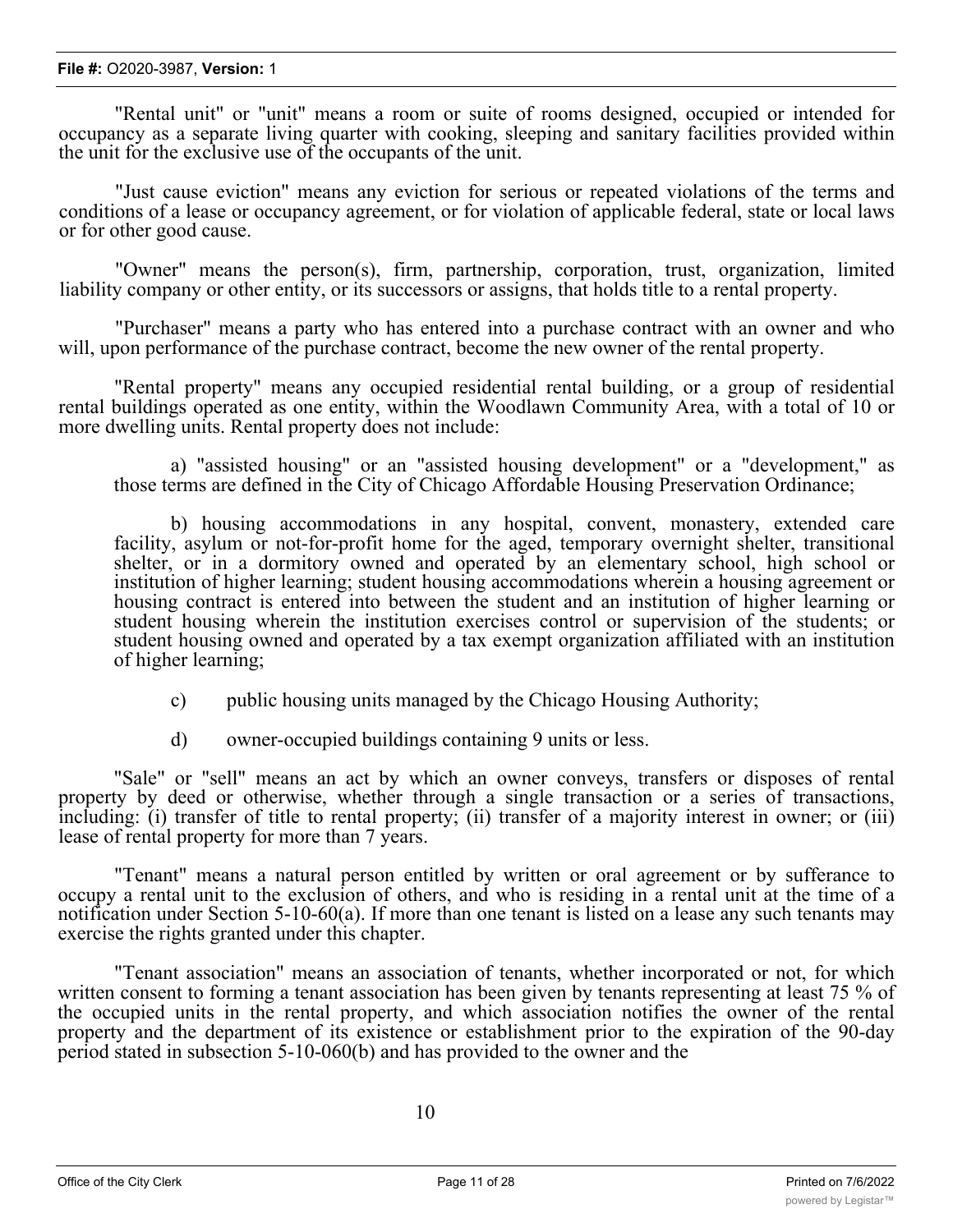department the names, addresses and telephone numbers of at least two of the officers or representatives of such association. The percentage shall be calculated based on the number of occupied rental units in a rental property rather than the number of individuals listed on leases as tenants. Tenants agreeing to participate in a tenant association shall signify their consent to form a tenant association by signing a form provided by the department. Any reference to a "tenant association" in this chapter shall be deemed to include any third party or assignee under section 5-10-080.

"Third party purchase agreement" means an arm's length third-party agreement whereby an owner agrees to sell a rental property, including, without limitation, a purchase and sale agreement, contract of sale, purchase option or other similar instrument.

"Title" means a legal or equitable ownership interest in a rental property; or a legal, equitable, or beneficial interest in a partnership, limited partnership, corporation, trust or other entity that has a legal or equitable ownership interest in a rental property.

# **5-10-030 Right of First Refusal Conferred.**

This chapter shall be construed to confer upon each tenant association a right of first refusal to purchase any rental property for sale in the Woodlawn Community Area upon the terms set forth herein.

# **5-10-040 Exceptions.**

The requirements of this chapter shall not apply to the transfers identified below, but shall apply to any subsequent transfer to a non-exempt party:

a) a transfer of legal title or an interest in an entity holding legal title to a rental property pursuant to a deed of trust or mortgage, and thereafter any transfer by foreclosure sale or deed in lieu of foreclosure pursuant to a deed of trust or mortgage to an entity not affiliated with the owner; or

b) a transfer made in connection with any bankruptcy proceeding (including, but not limited to, any transfer made by a bankruptcy trustee); or

c) a tax sale or transfer pursuant to tax foreclosure; or

d) a transfer by devise or intestacy, or any other transfer made in connection with a bona fide effort to pass an interest in real property to one's devisees or heirs (including, but not limited to, such transfers made in connection with a living trust); or

e) a transfer between or among spouses, domestic partners, siblings (including, but not limited to, half-siblings, step-siblings, and adoptive siblings), parents (including, but not limited to, step-parents and adoptive parents) or guardians and their children, grandparents and their grandchildren, aunts or uncles and their nieces or nephews, great-aunts or great-uncles and their grand-nieces or grand-nephews, or first cousins, or any combination thereof; or

f) a transfer of bare legal title into a revocable trust, without actual consideration for the transfer, where the transferor is the current beneficiary of the trust; or

g) a transfer to a named beneficiary of a revocable trust by reason of the death of the grantor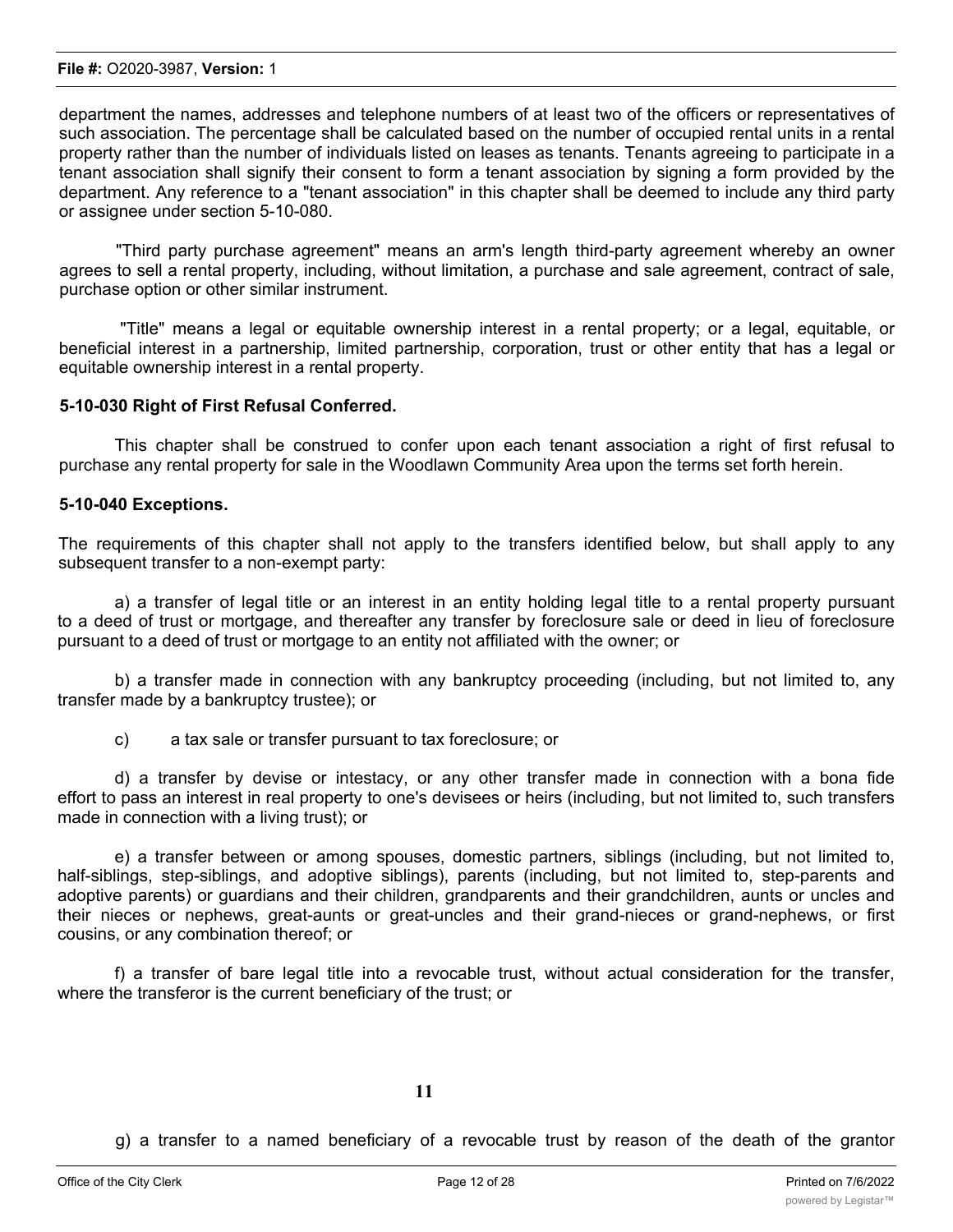#### **File #:** O2020-3987, **Version:** 1

ofthe revocable trust; or

h) a transfer by the trustee of a revocable trust if the transfer would otherwise be excluded under this chapter if made by the grantor ofthe revocable trust; or

(i) a transfer pursuant to court order or court-approved settlement; or

(j) a transfer by eminent domain or negotiated purchase under threat of eminent domain; or

(k) a transfer directly caused by a change in the form of the entity owning the rental property, provided that the transfer is without consideration.

# **5-10-050 Notice of Intent to Sell.**

a) Notice Prior to Listing Required. No less than 30 days prior to listing or otherwise offering a rental property for sale, the owner shall provide notice to the tenant association, or if no tenant association exists, to each tenant, and to the department, of the owner's intent to sell. The notice required by this subsection shall be delivered in person or mailed, by certified or registered mail, return receipt requested, on a form provided by the department, and shall contain the following information: (1) the name, address and telephone number of each owner of the rental property; (2) the address of the rental property; (3) a description of the rental property, including the number of units and the number of bedrooms within each unit; (4) the proposed asking price for the rental property; (5) a statement that the owner intends to sell the rental property; and (6) a summary of tenant rights under this chapter. The owner shall also post a notice of intent to sell in a form provided by the department at all public entrances to the rental property. The owner shall keep all return receipts required by this subsection (a) for a period of three years after the sale of the rental property, and make such receipts available for inspection by the commissioner at all times during the owner's business hours..

b) Additional Disclosures. The tenant association, or if no tenant association exists, any tenant in the rental property, or the department, may in writing, at any time after receipt ofthe owner's notice of intent to sell, request the following additional information:

1) the most recent rent roll, including each unit number and the monthly rent charged for each unit;

2) a list of vacant apartments, and a statement of the rental property's vacancy rate during the preceding 12 months;

3) the income and expense report for the twelve-month period prior to the notice, including capital improvements, real property taxes and other municipal charges; and

(4) any other information the commissioner may specify by rule.

The owner shall have a period of 30 calendar days from receipt of such request to provide the information.

# **5-10-060 Right of First Refusal.**

# **12**

a) **Notice of Offer. If the owner receives and accepts a bona fide offer from a third party to purchase the rental property, then the owner shall promptly provide written notice of such offer ("Notice of Sale"), to the tenant association, or if no tenant association exists, to each tenant in the rental property, and to the department. Any such third-party purchase agreement**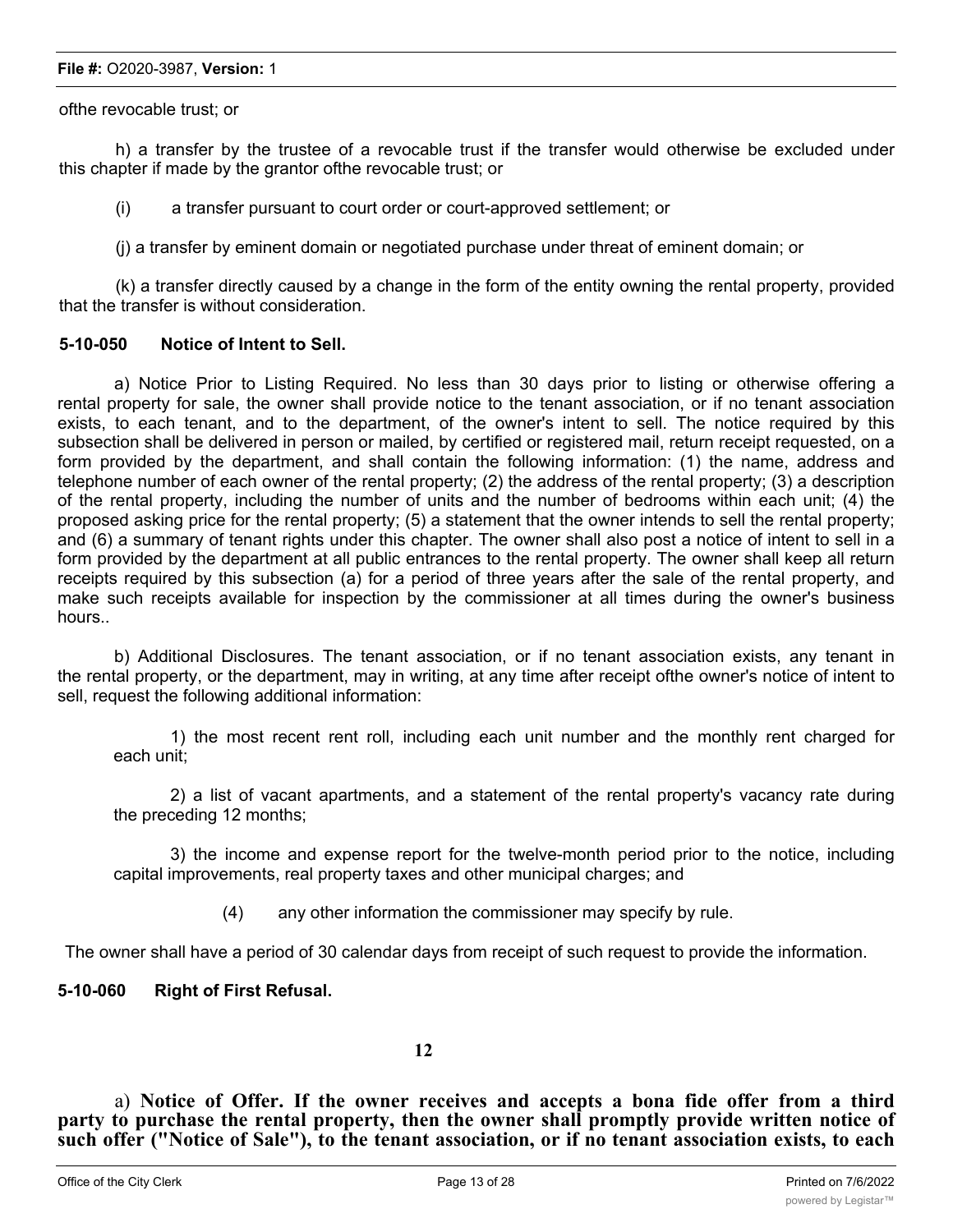**tenant in the rental property, and to the department. Any such third-party purchase agreement shall be contingent upon the right of first refusal set forth in this chapter. The Notice of Sale must include an executed duplicate original of the third-party purchase agreement, and the disclosures set forth in section 5-10-050(b), unless the owner has previously made such disclosures and the disclosures remain accurate and complete.**

b) **Time for Tenants to Form Organization and Exercise Right of First Refusal. The tenants of the rental property shall have a period of 90 calendar days from receipt of the Notice** of Sale to form a tenant association and exercise their right of first refusal to purchase the rental **property. The tenant association shall exercise its right of first refusal by delivering written notice to the owner prior to the expiration of the 90-day period that the tenant association elects to purchase the rental property pursuant to this chapter. Any such notice from the tenant association shall be accompanied by any earnest money required under the terms of the thirdparty purchase agreement, subject to the cap set forth in section 5-10-070. The contract formed** by exercise of the right of first refusal shall be on the same terms and conditions as those set **forth in the third-party purchase agreement, as modified by the terms ofthis chapter. Notwithstanding this general requirement or any term of the third-party purchase agreement, any such acceptance shall be presumed to be contingent upon the tenant association's ability to conduct due diligence and secure financing before the deadline in subsection 5-10-060(c) for completing the sale. Nothing in this subsection shall be construed to require any owner to extend any form of owner financing to a tenant association.**

c) **Time for Closing. If the tenant association exercises its right of first refusal in accordance with subsection (b), the tenant association shall have a period of 120 calendar days from the date of such notice to conduct due diligence and secure financing, unless the owner and the tenant association have expressly agreed otherwise in writing. The owner must give the tenant association any information about the rental property that the tenant association reasonably requests, such as architectural and engineering plans and specifications (if available), and access to the rental property to inspect the same and conduct reasonable tests at reasonable times after reasonable notice. At the end of this 120-day period (or any other period to which the owner and the tenant association have expressly agreed in writing), the owner shall sell the rental property to the tenant association upon those terms. If the 120-day period (or any other period to which the owner and the tenant association have expressly agreed in writing) ends on a Saturday, Sunday or other legal holiday in the city of Chicago, then the closing shall occur on the first business day thereafter. If the rental property is conveyed to the tenant association under this** right of first refusal, any prepaid rent shall be apportioned as of the closing date and applied on **account ofthe purchase price.**

d) **Tenant Association's Rejection of Offer. If the tenant association fails to exercise its right of first refusal on or before the deadline set forth in subsection (b), or terminates the contract pursuant to its terms, or defaults (unless there is a mutual default), then such right will be deemed waived and the owner may sell the rental property to the third party purchaser identified in the third party purchase agreement on the terms specified therein. If the sale to** such third party purchaser fails for any reason to close, or if there is any material change in the **terms of sale from those set forth in the third-party purchase agreement, then the tenant association's right of first refusal under this chapter shall be reinstated. Any sale of the rental property by the owner to a different party or on any materially different terms shall be null and void.**

**13**

e) Third Party Rights. The right of a third party to purchase a rental property is subject to the right of first refusal conferred by this chapter. Upon exercise ofthe right of first refusal, the third party purchase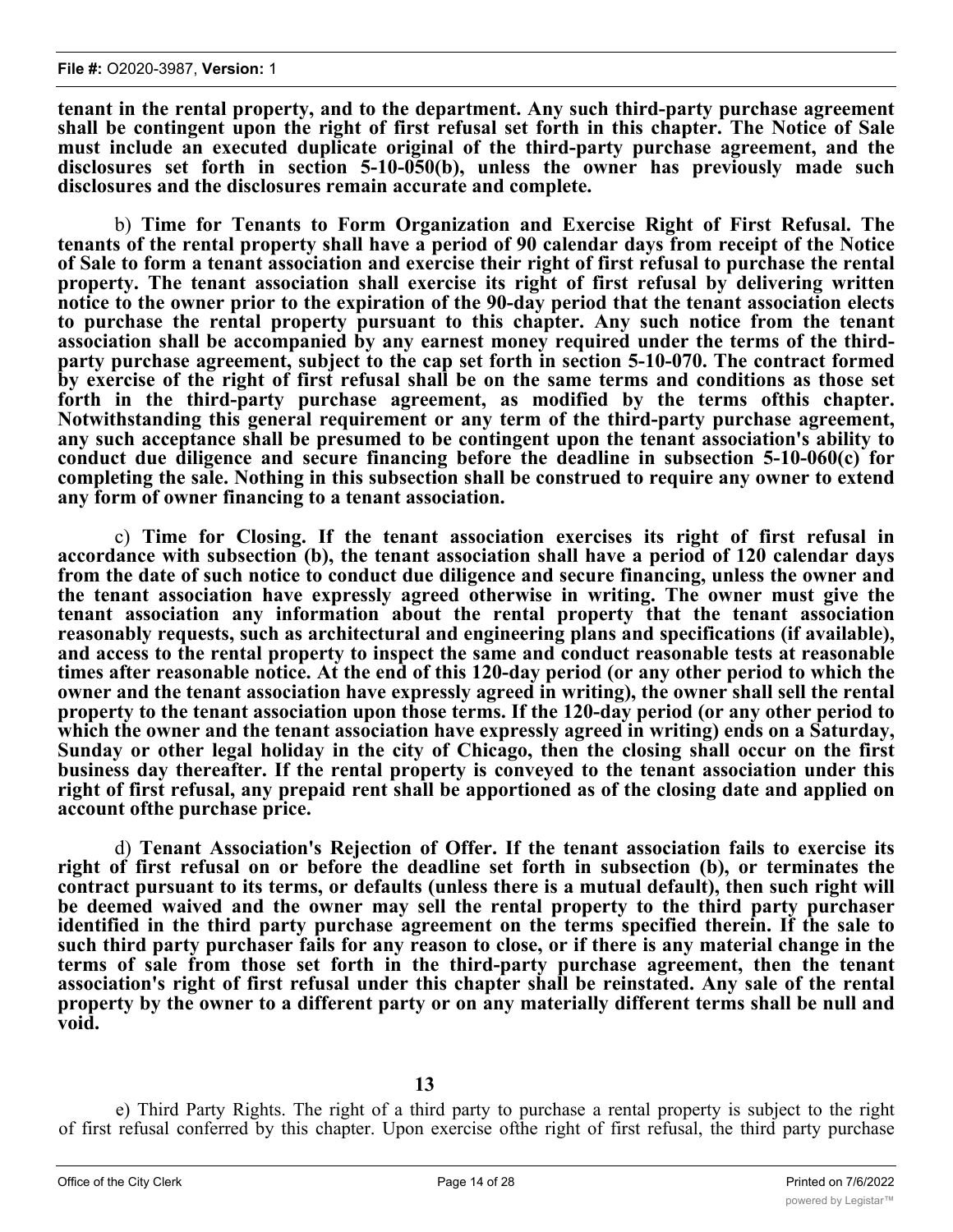agreement between the owner and the third party purchaser shall automatically terminate, and neither the owner nor the tenant association nor the rental building shall be bound or in any way affected by any such agreement and such third party purchaser shall not have any interest in the contract between the owner and the tenant association formed by exercise of the right of first refusal. Without limiting the generality of the foregoing, the owner and the tenant association may freely modify the terms and conditions on which the sale from the owner to the tenant association may be made. For example, the time periods for exercising the right of first refusal under subsection (b) and for closing under subsection (c) are minimum periods, and the owner may grant the tenants a reasonable extension of such period, without liability under a third-party agreement. Third party purchasers are presumed to act with full knowledge of tenant rights and public policy under this chapter.

f) Continuing Right. The right of first refusal is a continuing right and shall apply as often as the owner (including but not limited to any owner which acquired its interest in a sale to which the right of first refusal applied but was not exercised) shall sell the rental property.

5-10-070 Financial Assurances; Deposit.

The owner may not require the tenant association to prove financial ability to perform as a prerequisite to entering into a contract. The owner shall not require the tenant association to pay a deposit of more than 5% of the contract sales price in order to make a contract. The owner must refund the deposit in the event of a good faith failure of the tenant association to perform under the contract.

5-10-080 Exercise or Assignment of Rights.

A tenant association may exercise the rights established under this chapter in conjunction with a third party or by assigning those rights to any party, whether private or governmental. Such an exercise or assignment may occur at any time in the process provided in this chapter and may be structured in any way the tenant association, in the tenant association's sole discretion, finds acceptable. The tenant association shall give the owner written notice of such third party or assignee within ten (10) business days of entering into a written agreement. Any rights conferred upon tenant associations under this chapter shall extend to any such third parties or assignees, and, upon receipt of notice of such third parties or assignees under this section 5-10-080, owners shall treat such third parties or assignees in the same manner as tenant associations under this chapter.

5-10-090 Waiver of Rights.

An owner shall not request, and a tenant may not grant, a waiver of the right of first refusal conferred by this chapter. An owner shall not require waiver of any other right under this chapter.

5-10-100 Notice.

Any notice required by this chapter shall be deemed to have been provided when delivered in person or mailed by certified or registered mail, return receipt requested, to the party to whom notice is required.

#### 14

# **5-10-110 Preservation as Rent-Restricted Affordable Housing.**

Any rental property purchased by a tenant association under the right of first refusal conferred by this chapter shall be maintained as rent-restricted affordable housing for no less than 30 years. The commissioner shall establish procedures to ensure that each rental property acquired under this chapter is subject to an affordability preservation agreement that sets forth the manner in which the rental property shall be preserved as rent-restricted affordable housing.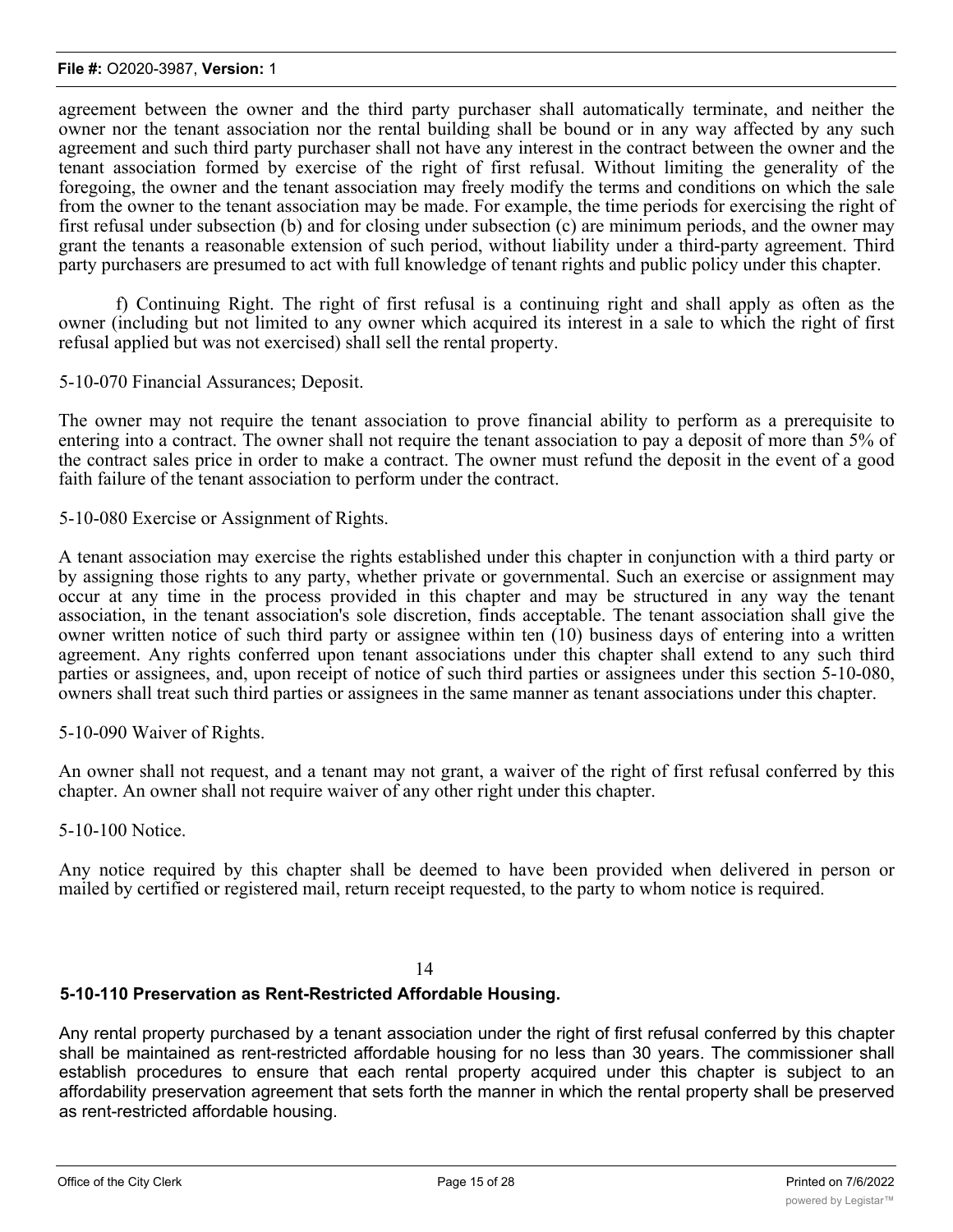# **5-10-120 Duties of Owner Relative to Existing Tenancies.**

No owner shall disturb any tenancy, other than for a just cause eviction, during the time periods set forth in this chapter.

# **5-10-130 Sale of Property to Third Party Purchaser.**

If the tenant association waives its right of first refusal, and the owner sells the rental property to a bona fide third party purchaser, such purchaser shall allow the current tenants to remain in their respective dwelling units for the longer of six months from the effective date of the sale or until each tenant's lease expires, at the same terms and conditions as before such sale. Such purchaser may, with the agreement ofthe tenants, relocate such tenants to comparable units with comparable rents in accordance with procedures to be established by the rules ofthe department.

### **5-10-140 Rules.**

The commissioner shall have the authority to promulgate rules necessary to implement the requirements ofthis chapter.

### **5-10-150 Penalties.**

Any person who violates this chapter shall be fined not less than \$200.00 nor more than \$1,000.00 for each offense. Each day that a violation continues shall constitute a separate and distinct offense to which a separate fine shall apply.

### **5-10-160 Private Right of Action.**

Any aggrieved person, including but not limited to any tenant or tenant association, may enforce the provisions of this chapter by means of a civil action in which the court may provide injunctive relief or award treble damages and the plaintiffs' court costs and reasonable attorneys' fees.

# **5-10-170 Remedies Cumulative.**

The penalties and remedies provided in this chapter shall be in addition to any other penalty or remedy provided by law.

#### SECTION 11. Department of Housing Preservation Initiatives

With respect to the Woodlawn Community Area, for at least the five (5) consecutive years following the effective date of this ordinance, DOH will: (1) identify and track all existing legally restricted affordable housing in the Woodlawn Community Area in order to proactively address any at-risk subsidized housing; (2) reconvene the Woodlawn Housing Working Group every six months for the first two years, and annually thereafter, to report on changes in the Woodlawn

# 15

Community Area housing market and progress on implementation ofthe ordinance; and (3) work with the DePaul Institute for Housing Studies and other data sources to update data annually on changing land values and other housing and economic indicators in Woodlawn, South Shore and Washington Park.

SECTION 12. To the extent that any ordinance, resolution, rule, order or provision of the Code, or part thereof, is in conflict with the provisions of this ordinance, the provisions of this ordinance shall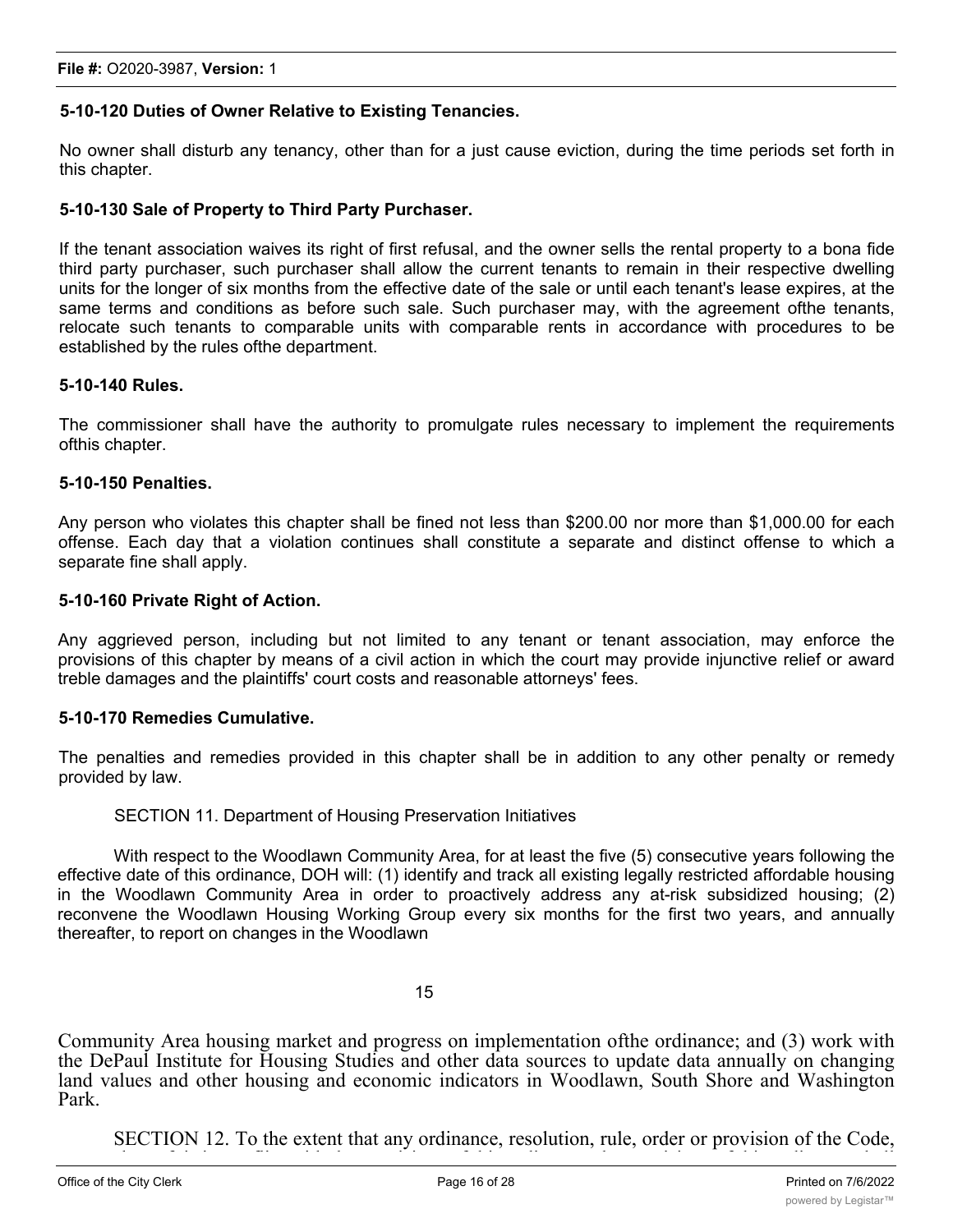or part thereof, is in conflict with the provisions of this ordinance, the provisions of this ordinance shall control. If any section, paragraph, clause or provision of this ordinance shall be held invalid, the invalidity of such section, paragraph, clause or provision shall not affect any of the other provisions of this ordinance.

SECTION 13. This ordinance shall be effective as ofthe date of its passage and approval.

16

# **EXHIBIT A**

# **MAP OF WOODLAWN COMMUNITY AREA**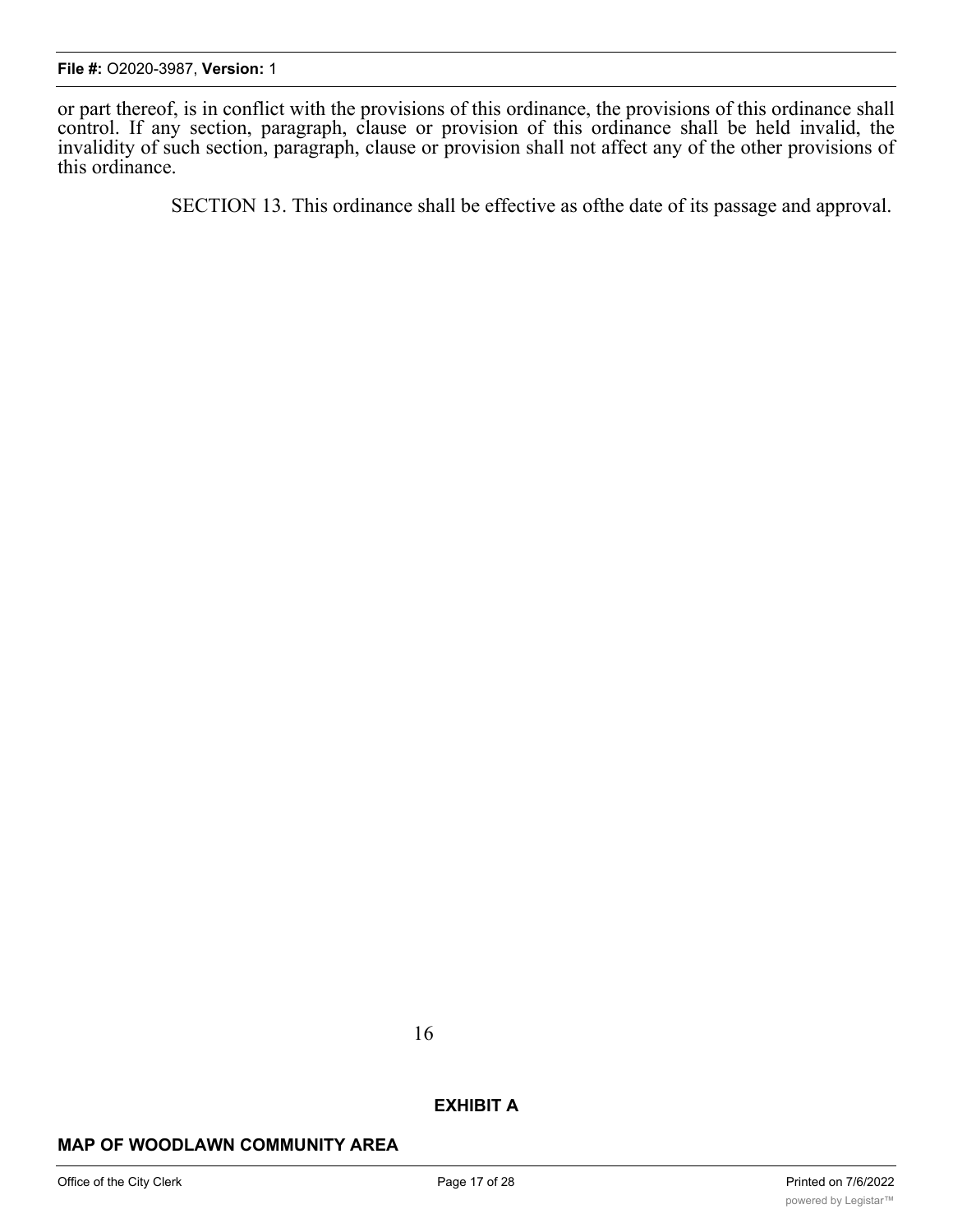**(Attached)**

# **17**

# **EXHIBIT B**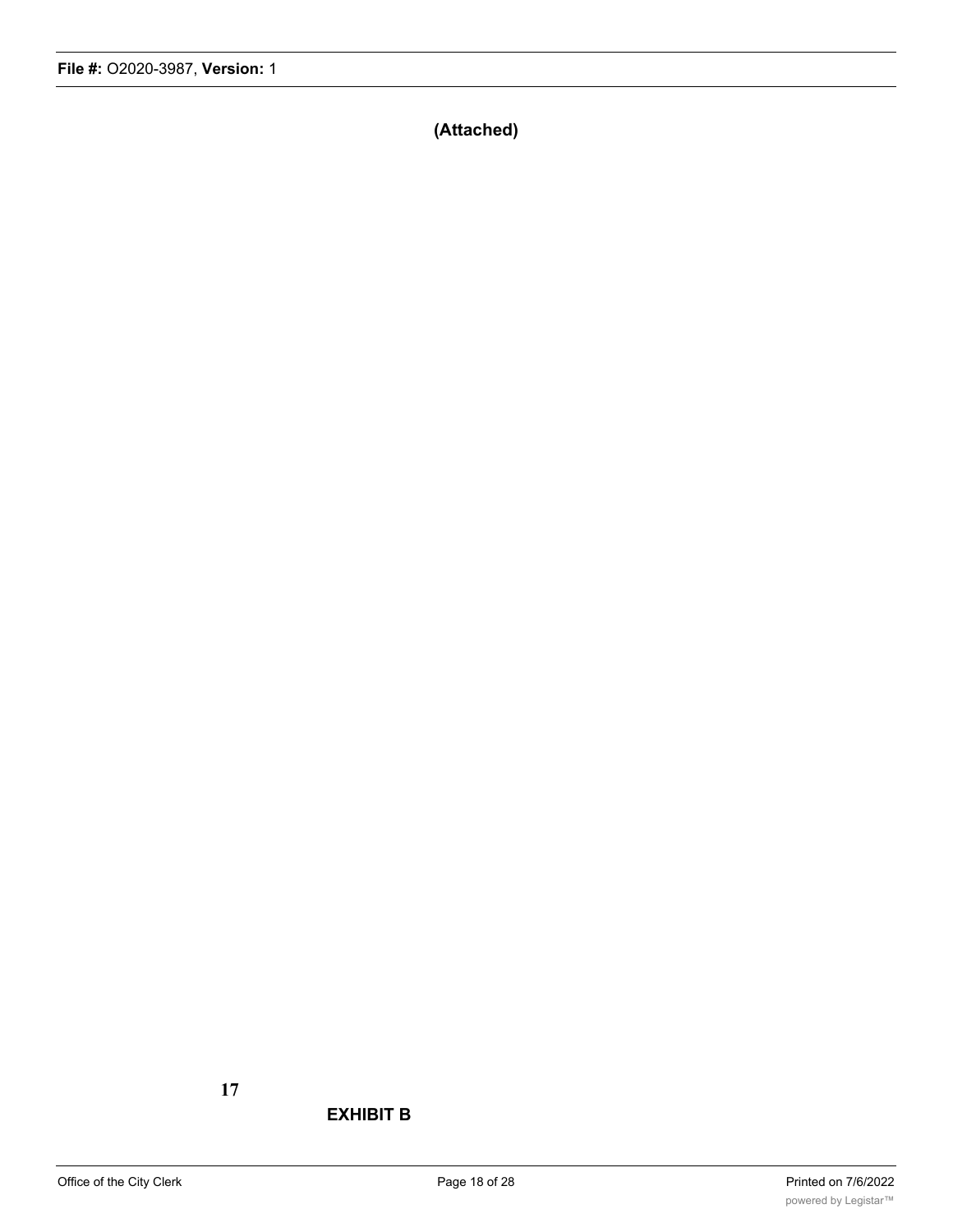# **WOODLAWN PEAR PROGRAM**

### **PROGRAM PARAMETERS**

Residential Rental Housing Projects located in the Woodlawn Community Area shall be eligible as determined under the Woodlawn PEAR Program rules and regulations. "Residential Housing Projects" shall mean one or more buildings that collectively contain six (6) or more Housing Units on one or more parcels or lots under common ownership or control, including contiguous parcels.

To be eligible to participate in the PEAR Program, at least 20 percent of the on-site Housing Units in a Residential Rental Housing Project must qualify as affordable housing under the eligibility criteria for the PEAR Program upon provision of Woodlawn PEAR refinancing by the City/DOH.

Of the on-site Housing Units that are set aside as affordable housing under the eligibility criteria for the PEAR Program, the following criteria will apply:

| Shall be leased to households whose                                                     | Shall be leased to households whose                                                   |
|-----------------------------------------------------------------------------------------|---------------------------------------------------------------------------------------|
| incomes do not exceed fifty percent (50%) of incomes do not exceed thirty percent (30%) |                                                                                       |
| the Chicago Primary Metropolitan Statistical of the Chicago Primary Metropolitan        |                                                                                       |
|                                                                                         | Area Median Income (AMI) at rents that do Statistical Area Median Income AMI at rents |
| not exceed the maximum rents, adjusted for that do not exceed the maximum rents,        |                                                                                       |
| household size, for households with                                                     | adjusted for household size for households                                            |
| household incomes at 50% AMI, as                                                        | with household incomes at 30% AMI, as                                                 |
| published annually by the City of Chicago.                                              | published annually by the City of Chicago.                                            |

Residential Housing Projects which are subject to outstanding Financial Assistance or other outstanding governmental subsidies shall not be eligible to participate in the Woodlawn PEAR Program.

Any loan made by DOH under the Woodlawn PEAR Program shall be for a term of not less than 15 years, and not to exceed 30 years after the closing date ("Closing Date") of said loan at an interest rate not to exceed three percent per annum.

The duration of affordability restrictions for Affordable Housing shall be for a minimum period of 15 years after the Closing Date. Such restrictions shall be documented in affordable housing agreement which shall be recorded against the Residential Rental Housing Project receiving a PEAR Program loan.

Underwriting guidelines for loans made under the PEAR Program shall be determined in accordance with the PEAR Program rules and regulations.

**18**

# **EXHIBIT C**

# **RENEW WOODLAWN HOMEOWNERSHIP PROGRAM**

The Renew Woodlawn (RW) homeownership program is designed to increase access to homeownership for low and moderate-income residents with household incomes at or below 120%, of the area median income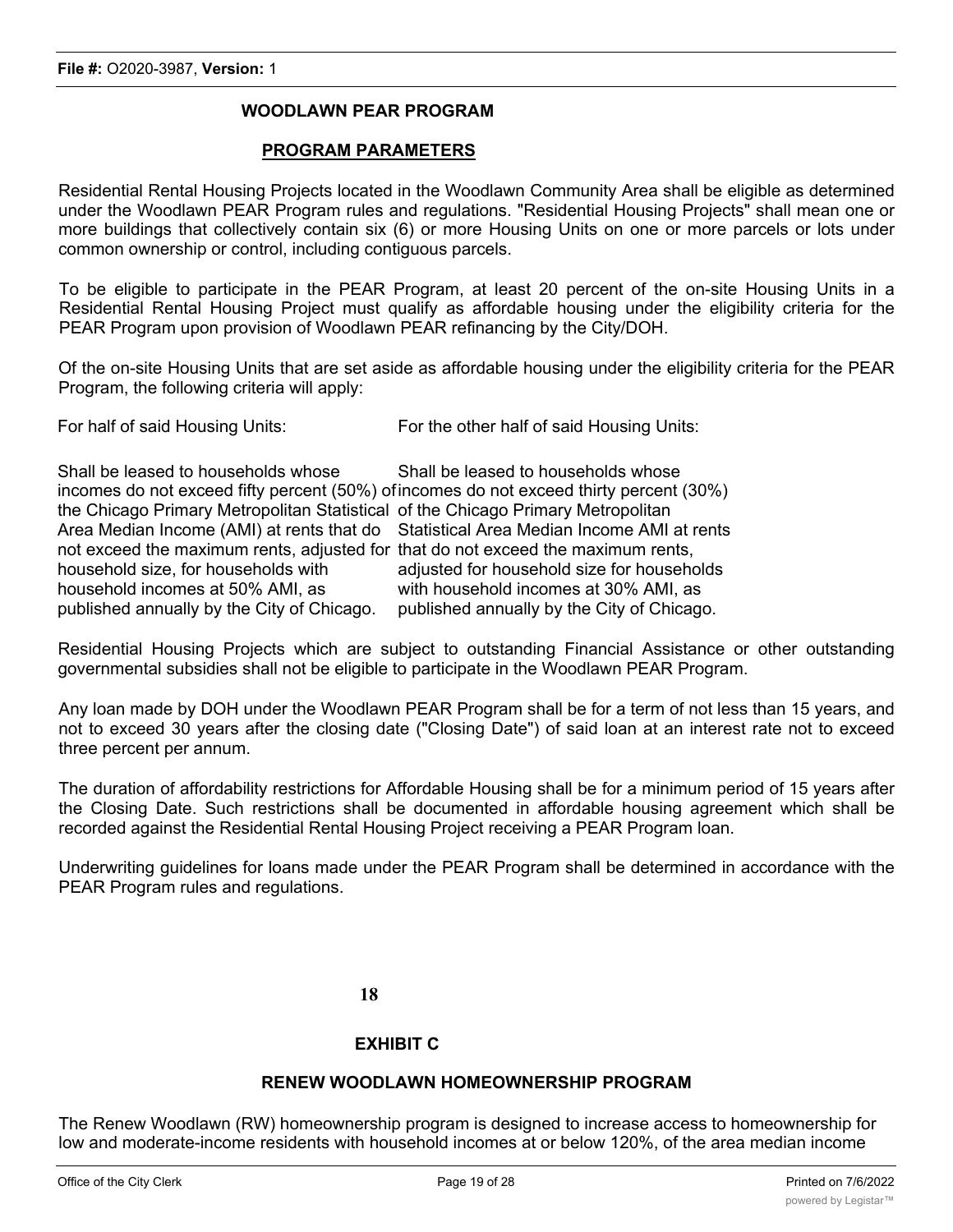#### **File #:** O2020-3987, **Version:** 1

(AMI) ofthe Woodlawn Community Area, attract new moderate-income homeowners to Woodlawn, and address the problem of blight caused by vacant properties in Woodlawn.

The City will grant to POAH \$500,000 to administer the RW program.

POAH will utilize the funds to identify, acquire, and transfer vacant, 1-4 unit, residential properties located in the Woodlawn Community Area to qualified developers for rehabilitation and resale to income qualified homebuyers, or directly to income qualified homebuyers who will purchase and rehabilitate the properties as their principal residence.

The City grant funds may be used for acquisition and disposition, administration, marketing and homebuyer grants, but may not be used for construction.

POAH may transfer properties to developers through a competitive solicitation process per property, or through a competitive process to solicit a pool of qualified developers experienced in the rehabilitation of residential properties in Chicago.

Whenever POAH so transfers properties acquired for the RW program to developers, the competitive selection process shall give preference to responsive developers (i) that are majority-owned by one or more Woodlawn Community Area residents, and whose management and daily business operations are controlled by one or more such neighborhood residents; or (ii) that have completed one or more residential development projects within the Woodlawn Community Area, and whose principal business offices are located within the Woodlawn Community Area ("Woodlawn Neighborhood Developers"). As used in this ordinance, "neighborhood resident" means any person who has a primary residence in the Woodlawn Community Area for at least the preceding twelve (12) months at the time the developer submits an application or proposal.

POAH may provide prospective buyers with up to \$15,000 in subsidies towards the purchase, or up to \$50,000 in subsidies towards the purchase and rehab, of any one- to four-unit vacant property acquired by POAH or by RW partners Community Investment Corporation (CIC) or Neighborhood Housing Services of Chicago (NHS) for the RW program and located in the Woodlawn Community Area.

POAH will endeavor to solicit the participation of diverse developers, contractors and brokers in the administration ofthe program, Program requirements and rules shall be subject to HUD Choice Neighborhood Initiative applicable requirements and City approval, pursuant to a grant agreement between POAH and the City of Chicago, through DOH..

19

# **EXHIBIT D**

# **WOODLAWN VACANT RESIDENTIAL BUILDING ACQUISITION AND REHABILITATION REVOLVING FINANCING FACILITY PROGRAM**

# **("WOODLAWN LOAN FUND PROGRAM")**

Community Investment Corporation ("CIC") is a certified Community Development Financial Institution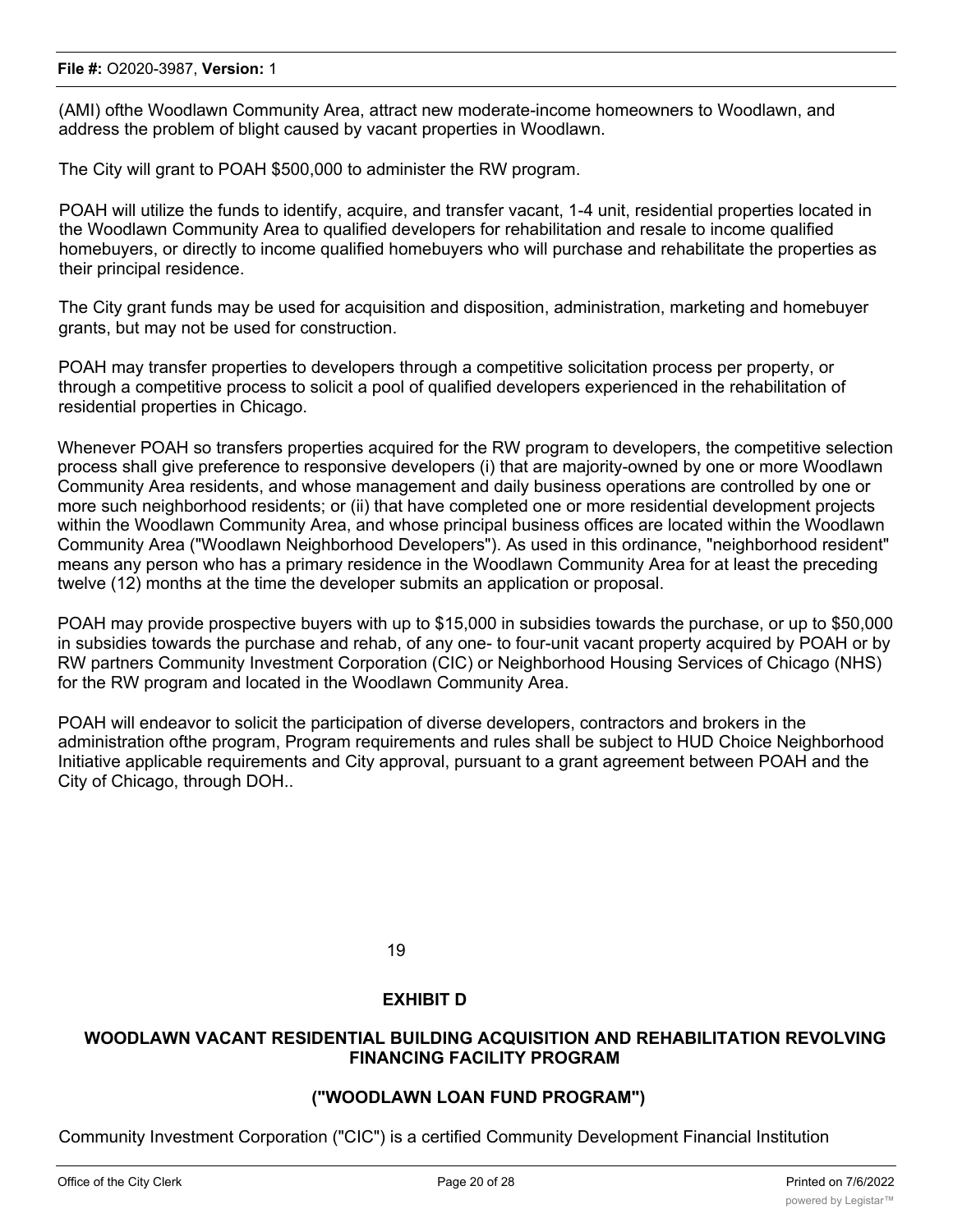#### **File #:** O2020-3987, **Version:** 1

community lender. CIC will provide the following Woodlawn Loan Fund Program administration and implementation services within the Woodlawn Community Area (the "Area").

1. Multi-Bank Participation Arrangement. CIC will create a pool of bank funds by entering into a master participation agreement with several banks for the purpose of creating a shared-risk loan fund for lending to projects in the Woodlawn Community Area ("Loan Fund") by CIC as described below. The Arrangement will have the following features:

2. City Grant Funds. The City will make a grant to CIC of \$1,520,000 as follows:

a) Loan Loss Reserve. City will make a grant to CIC of not to exceed \$1,400,000 for the purpose of creating a loan loss reserve for the reimbursement of losses, if any, incurred by CIC in connection with defaults by housing loan borrowers

b) Program Administration. The City will make a grant to CIC of \$120,000 for the administration of the Loan Fund for the first year, and a grant of \$100,000 each year thereafter that the Loan Fund remains in operation and administered by CIC, subject to appropriation of funds by the Chicago City Council

c) The Loss Reserve will have the following features:

CIC will deposit the grant money into a separate interest-bearing loan loss reserve account, controlled by CIC. The LLR Account, once opened, may not be transferred or assigned without the prior written permission ofthe City and may not be invested by CIC.

LLR Account interest earned shall be re-invested into the LLR account during the Term.

LLR Account funds shall be released from the account only to pay Allowed Claims for defaulted loans, or as otherwise allowed in the LLR documents. CIC will not receive a separate administrative fee from the City for operating the LLR Account

Funds in the LLR Account will not be used to make direct loans to Borrowers at any time. -

3. Housing Acquisition and Rehabilitation Loans. Using a pool of not less than \$7,000,000, CIC will lend directly to qualified developers for the acquisition and rehabilitation of

20

**vacant single-family and multi-family within the Woodlawn Community. The loan program will have the following features:**

**Long-term affordability requirements shall include:**

- · **All for-sale single-family properties must be sold to owner-occupant homeowner households earning no more than 120% of AMI annually. If for-sale units are marketed in excess of 6 months, CIC may request approval for the property to be rented**
- · **For not less than 10 years after a multi-family rental building is placed in service,**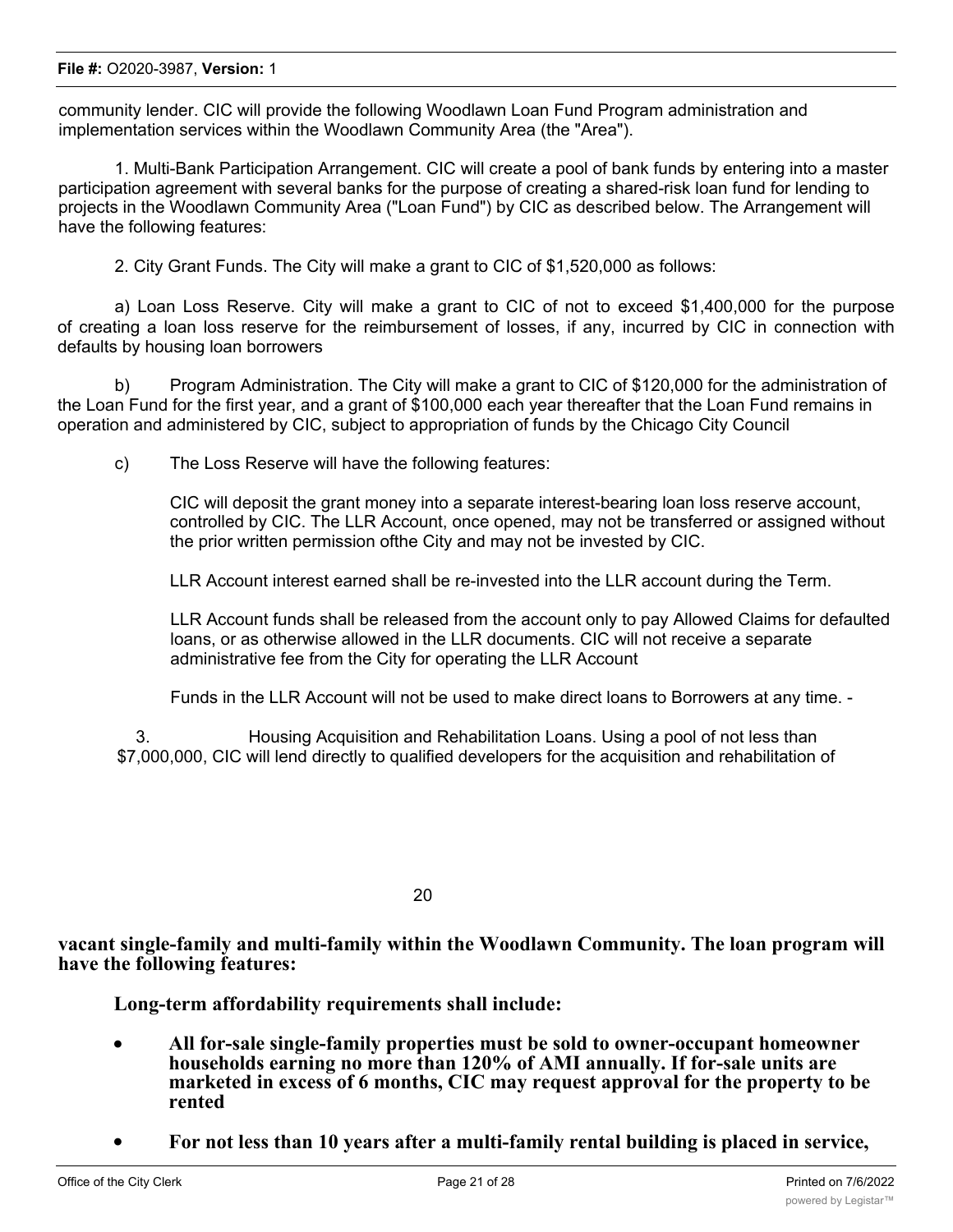**not less than one-half (50%) of all rental units therein must be leased at rents not exceeding the applicable maximum rents for 80% of AMI as published annually by the City.**

**Multifamily construction and/or rehab loans provided to developers from the Woodlawn Loan Fund will not exceed 3.5% per annum interest**

**Multifamily loans may be repaid by a separate permanent financing loan made by CIC or a separate lender**

**Single family construction or rehab loans will not exceed 3.5% per annum interest CIC will have the power to foreclose on mortgages.**

**CIC can receive an administration fee of not to exceed 1.5% (150 basis points) ofthe face value of each single-family acquisition and rehabilitation loan for CIC's application processing, due diligence, loan origination, draw inspections, servicing, reporting costs with respect to that loan, in addition to any applicable application and inspection fees. CIC can receive an administration fee of not to exceed 1.5% (150 basis points) ofthe face value of each single-family acquisition and rehabilitation loan for CIC's application processing, due diligence, loan origination, draw inspections, servicing, reporting costs with respect to that loan, in addition to any applicable application and inspection fees. Loan amount shall not exceed the reasonable cost of acquisition, holding, rehabilitation, and sale or lease up/stabilization of the subject property**

**Equity requirement for each borrower shall not be less than 10%, which can be used to cover closing costs at CIC's discretion**

**Loans must be evidence by a mortgage lien recorded against the subject property, running in favor of CIC**

**CIC will maintain and document credit policy/processes, including meeting minimum financial reporting standards, delinquency based loan loss reserve calculations, delinquency and charge-off standards, and restructure and extension reporting.**

**4. Program Administration. Program administration work will include the following:**

**CIC staffing, salaries, equipment, reporting, underwriting, travel, and the like.**

# **21**

# **EXHIBIT E**

# **WOODLAWN LONG-TERM HOMEOWNER HOME IMPROVEMENT GRANT PROGRAM**

The City shall make a grant to Neighborhood Housing Services of Chicago ("NHS") in an amount not to exceed \$1,000,000.00 for the administration of the Woodlawn Long-Term Homeowner Home Improvement Grant Program. NHS will provide the following Woodlawn Long-Term Homeowner Home Improvement Grant Program administration and implementation services within the Woodlawn Community Area (the "Area"). NHS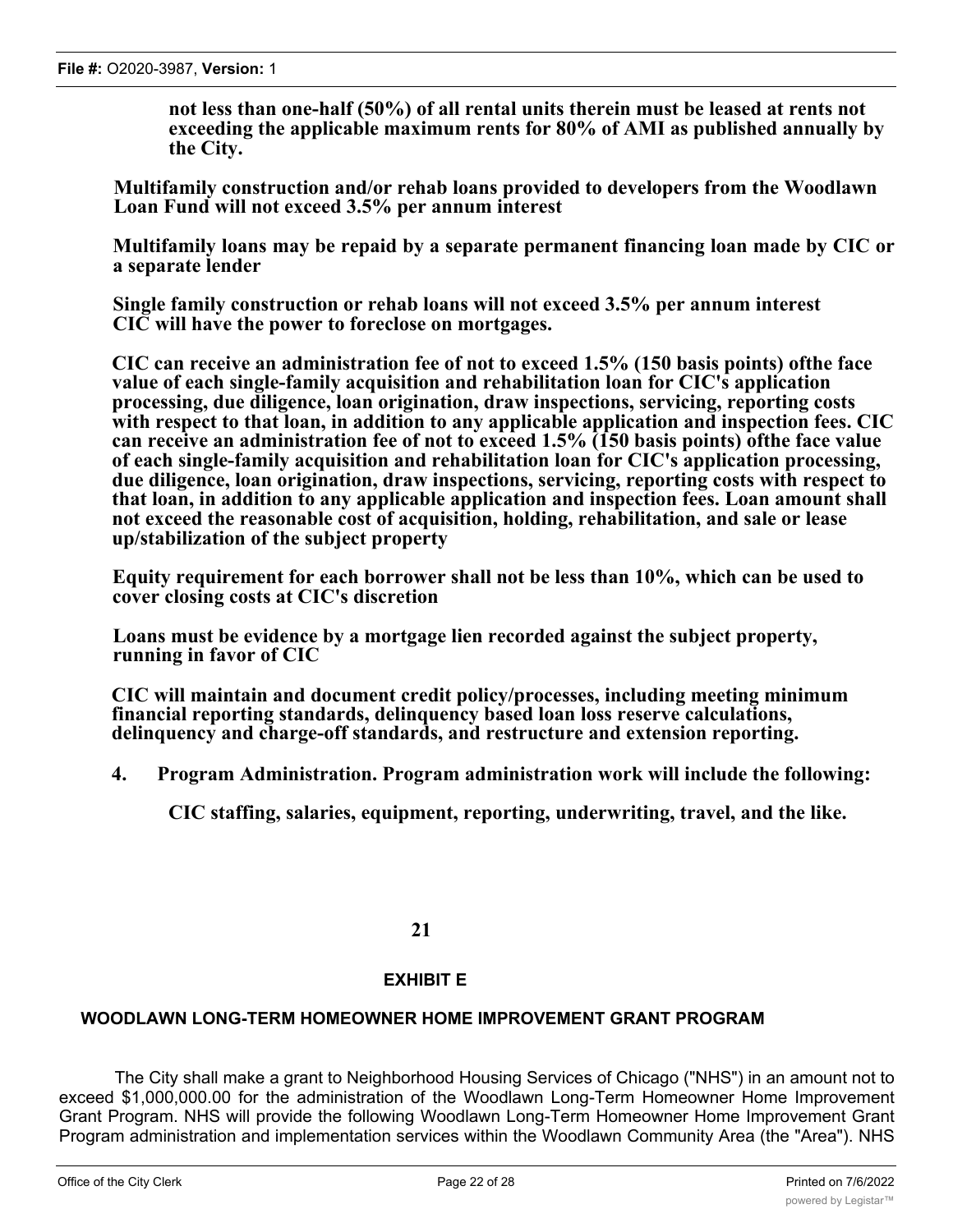#### **File #:** O2020-3987, **Version:** 1

may use up to \$150,000 of grant funds for NHS program administration costs.

Definitions.

"Application" means an application from a potential Eligible Homeowner for a Grant hereunder, in a form prepared by NHS and approved by DOH.

"Corporation Counsel" means the Corporation Counsel of the City.

"Eligible Costs" means the following rehabilitation costs which are incurred by Eligible Homeowners pursuant to the Grant Documents and funded with Grant funds: exterior improvements including but not limited to roofs, windows, entryways, porches and masonry; up to 30% of the total Grant amount may be used for interior life/safety improvements, including specifically repairs to heating systems and related electrical and plumbing repairs, but only to the extent that such improvements are designed to address a current (rather than potential) health and safety risk; and related permit fees and architect's fees.

"Eligible Homeowner" means, collectively, all the persons who have continuously occupied a Qualified Housing Unit as their primary residence for at least five (5) years prior to the Application date, and which may be a single family, one person living alone, two or more families living together, or any other group of related or unrelated persons who share living arrangements, qualifying as a Qualified Family at the time the Eligible Homeowner submits an application to NHS, but shall not include any individual who is an employee ofthe City, or any individual who is an employee, agent, consultant, officer, elected official, or appointed official, of NHS (or any person who was an employee, agent, consultant, officer or elected or appointed official within one year prior to the date any Grant is made) if, in either case, the individual exercises or has exercised any functions or responsibilities with respect to activities assisted with Program Funds or who is or was in a position to participate in a decision-making process or gain inside information with regard to such activities, or has or will have any interest in any contract, subcontract or agreement with respect to the housing unit, either for himself or for those with whom he has family or business ties.

"Event of Default" means any event of default as set forth in Section 5.1 hereof.

"Grant" means any grant of funds, in an amount not to exceed the Maximum Program Assistance, made by NHS to an Eligible Homeowner from Program Funds. Each Grant is subject

22

to recovery by NHS or the City if the grantee ceases to continuously occupy the Qualified Housing Unit for five years after the Grant date, pursuant to the following:

| Percent of Grant amount to be repaid<br>by grantee: |  |
|-----------------------------------------------------|--|
| 100%                                                |  |
| 80%                                                 |  |
| 60%                                                 |  |
| 40%                                                 |  |
|                                                     |  |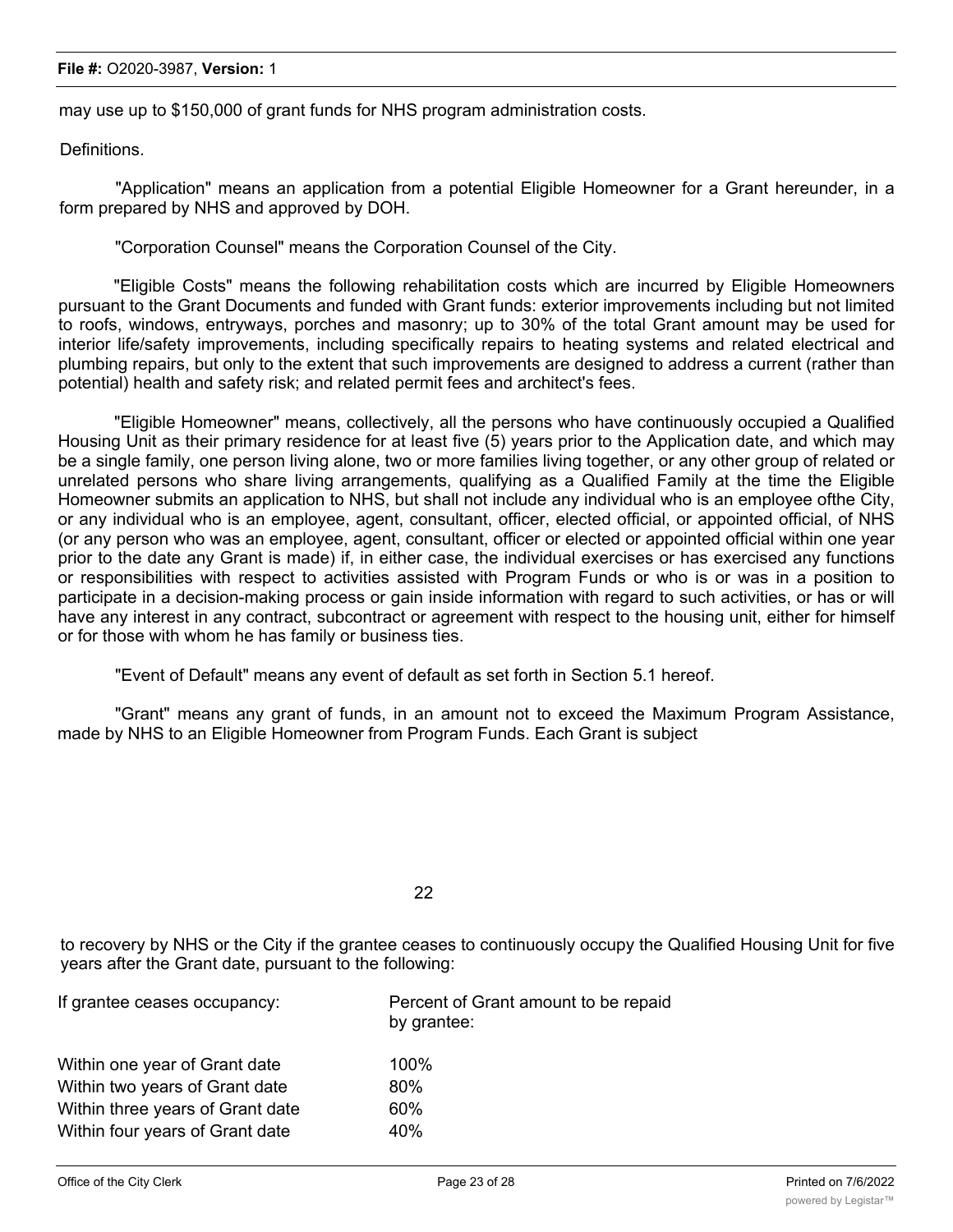# **File #: 02020-3987, Version: 1**

Within four years of Grant date 40% of Grant date 40% of Grant date 40% of Grant date 40% of Grant date 40% of Within five years of Grant date 20%

Within two years of Grant date 80% of Grant date 80% of Grant date 80% of Grant date 80% of Grant date 80% of

"Grant Documents" means the agreements and instruments, including a Mortgage, entered into between NHS and an Eligible Homeowner in connection with a Grant, which documents shall be in substantially the form approved by Corporation Counsel.

"HUD" means the United States Department of Housing and Urban Development.

"Maximum Program Assistance" means \$20,000 for a Qualified Housing Unit.

"Median Income" means the median income ofthe Chicago area, adjusted for family size, as determined by HUD from time to time.

"Mortgage" means a mortgage lien on the Qualified Housing Unit, in favor of the City as mortgagee, recorded with the Cook County Recorder's Office, which mortgage may be junior in lien to any prior mortgage on the Qualified Housing Unit, and which may be subordinated to any replacement senior mortgage that is undertaken during the Grant repayment period.

"NHS" means Neighborhood Housing Services of Chicago, Inc., an Illinois not-for-profit corporation, and its successors and assigns.

"Program Funds" means those funds which will be used by the City to implement the Program in accordance with this Agreement.

"Qualified Family" means a family whose annual household income does not exceed 120 percent ofthe Median Income.

"Qualified Housing Unit" means a one- to four-unit residence located within the Woodlawn Community Area which is used for residential purposes; provided, however, that the residence has not been assisted within the five years prior to the date of Application with a home improvement grant or subsidy under the City's Neighborhood Lending Program. In the case of a two- to four-unit residence, one unit shall be occupied by the Eligible Homeowner at the time the Application is made and the Grant Documents are executed.

"State" means the State of Illinois.

# Application Processing

(a) NHS shall accept and process Applications in the following manner (or as otherwise agreed to by DOH and NHS):

23

**(i) NHS shall make Application forms available for a period of four to six weeks;**

**(ii) NHS shall make applications available at certain locations within the Woodlawn**

**Community Area such as community centers, aldermanic offices or libraries (as agreed to**

**by**

**DOH);**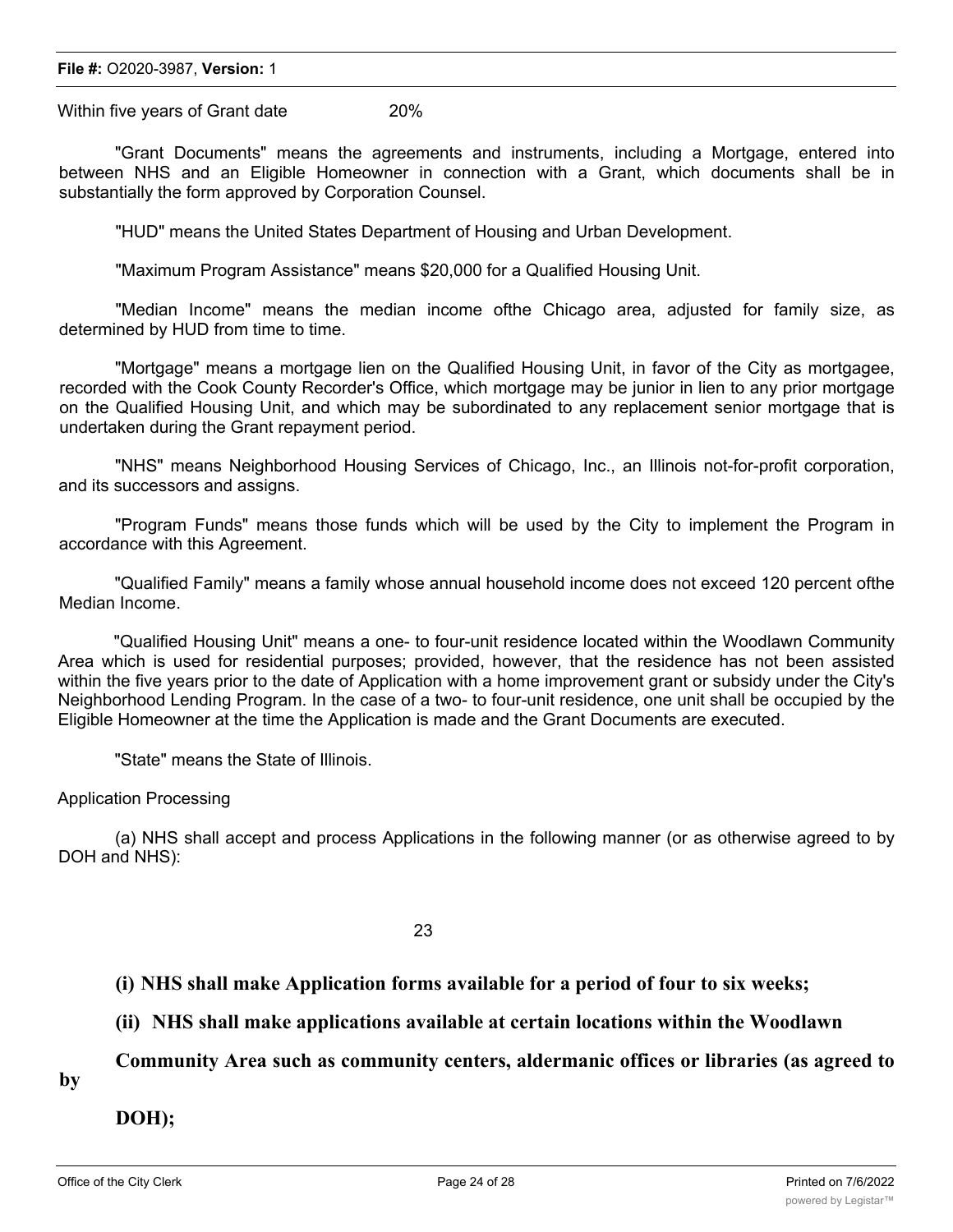iii) **Applications shall also be available by calling NHS;**

iv) **The Application will be approximately three (3) pages in length, from which NHS will be able to determine eligibility hereunder. NHS will require homeowners to provide more information if needed;**

v) **All Applications shall be returned directly to NHS; the City will not accept Applications;**

**and**

**(vi) All Applications received by a defined deadline of two weeks after the expiration of**

**the period in (i) above.**

b) **NHS shall review all Applications for eligibility, completeness and compliance with the Agreement. NHS shall verify the initial eligibility of each applicant within five days after its receipt in the manner described in subsection (c) below. Only those Applications which meet such criteria will be approved. Applications so approved are to be numbered as they are received. Applications shall be approved for grants on a first come, first served basis ("Selected Applicants"). The amount of each Grant request from each Selected Applicant, including the applicable fee to be paid to NHS hereunder, will be deemed to be for the Maximum Program Assistance. When the aggregate amount of approved grants reaches up to \$848,000, or such other amount as DOH shall in writing specify to NHS, then NHS shall stop accepting Applications.**

**To accommodate the possibility that additional Selected Applicants will need to be chosen from eligible Applications because some earlier Applications are not in compliance with this Agreement, or because Program Funds are still available to make Grants, NHS may establish a waiting list of up to 25 applicants by order of application receipt.**

c) **NHS shall obtain income and title information regarding the Eligible Homeowner and the Qualified Housing Unit, respectively, and shall verify information presented in the Application. NHS shall assure that an Eligible Homeowner qualifies as a Qualified Family at the time an Application is received by NHS. In determining whether an Eligible Homeowner qualifies as a Qualified Family, NHS calculates income in a manner determined by NHS and approved by DOH.**

d) **NHS shall securely forward the name, address and Social Security number of every Selected Applicant to the City's Department of Finance for a scofflaw check. NHS shall perform** an initial site visit to verify that the property will qualify. NHS shall approve a scope of work. No **building will qualify as a Qualified Housing Unit hereunder if the combination of the Grant funds, funds from the Eligible Homeowner and matching loan funds described herein hereof do not cover the cost of correcting the health and safety issues which have been identified by NHS inspectors. For any Qualified Housing Unit, no more than 30% of the Eligible Costs paid for from Program Funds can relate to interior life/safety improvements.**

e) **For applicants who do not meet the requirements of this Agreement, as determined by NHS after its initial review described in subsection (c) above, NHS shall provide notice to such applicants that their Application has been rejected within two weeks after the expiration of the**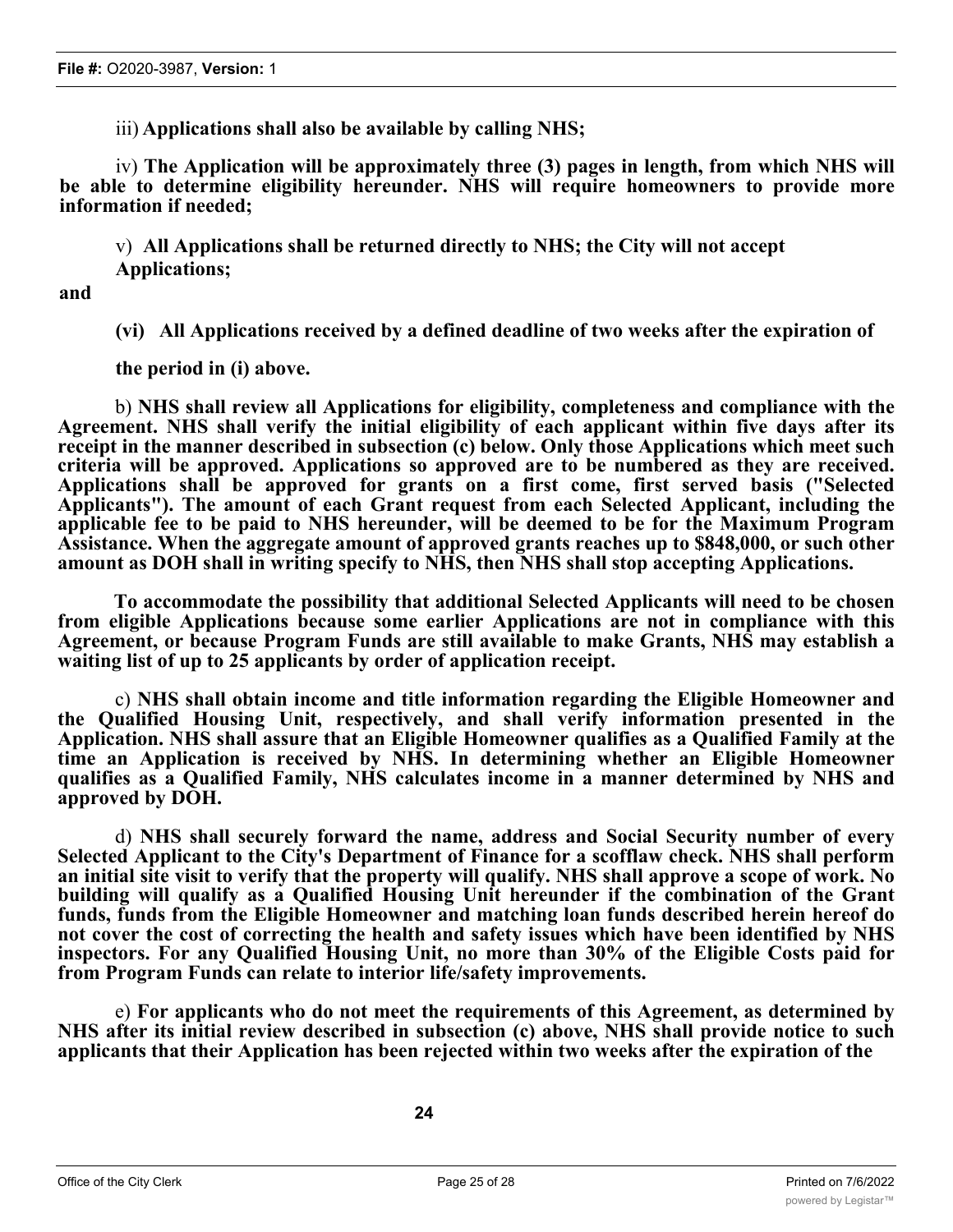period described in subsection (a)(vi) above. For all applicants whose Application is in compliance with the requirements of this Agreement (based on NHS's initial review described in subsection (c) above), NHS will notify each such applicant, within two weeks of the date of the approval of their application, as follows: those who are not Selected Applicants will be notified that their name has been placed on a waiting list; and Selected Applicants will be asked for further information to process their Application. The notice to Selected Applicants will also inform the applicant that, if requested materials are not supplied within 45 days in a form satisfactory to NHS, the applicants will forfeit their status as a Selected Applicant and will be placed at the bottom of the waiting list. If the scofflaw check described in subsection (d) above reveals that any amounts are owed to the City, then the materials requested by NHS shall include evidence that all such amounts have been paid or that the applicant has entered into a payment plan with the City. Thereafter, NHS shall, within 90 days ofthe date ofthe approval of an application, complete its review of all information required hereunder and notify each such Selected Applicant whether they are eligible for a Grant, the amount of the Grant, and whether other funds need to be obtained by the Applicant. No Selected Applicant shall be eligible for a Grant hereunder until NHS has received the results ofthe scofflaw check described in (d) above and has received evidence either that all amounts owed to the City have been paid, or that the applicant has entered into a payment plan with the City. NHS shall provide the City with a copy of each such notice described above. All notices of rejection shall include the reasons for such rejection.

- (f) NHS shall enforce the following energy-efficiency requirements for the program:
- i) If a Qualified Housing Unit is having its roof replaced and the roof insulation is below R-49, then the project will be required to include R-49 insulation in the roof (except in the case that the roof cavity is not able to be insulated due to a finished attic) ("Insulation Requirement");
- ii) If the Eligible Homeowner plans to replace the heating system, such as a boiler or furnace, in the Qualified Housing Unit, then the heating system must meet the Energy Star standards for energy efficiency ("EE Heating System Requirement").

# Procedures for Selected Applicants

(a) Technical/Rehabilitation Services. For all Selected Applicants, NHS shall make an initial site visit to the Qualified Housing Unit and assist the Selected Applicant in the preparation of detailed plans and specifications for the renovation work. NHS shall monitorThe process by which the Selected Applicant selects a contractor (or contractors) to do the renovation work to ensure that any contractor has been selected through a competitive bid process. NHS must approve the contractor selected, which must be licensed and properly insured; in its approval, NHS shall consider the financial strength of the contractor. NHS shall review the contract(s) between the Selected Applicant and the contractor(s) for the renovation work. NHS shall make available to each Selected Applicant (i) a current list of contractors and subcontractors which are certified by the City as Minority Business Enterprises or Women Business Enterprises, and (ii) a current list of contractors and subcontractors which have current insurance certificates and proof of City home repair and/or business licenses on file with NHS. While the requirements of Section 2-92-330 ofthe Municipal Code ofthe City of Chicago (City Resident Employment Requirement) will not apply to the renovation work done pursuant to the Program, NHS shall use its best efforts to recruit and encourage the use of qualified contractors based in Chicago (particularly in the Woodlawn Community Area) for the renovation work being funded pursuant to this Agreement.

b) Requirements for Grants for Qualified Housing Units. After approving an Application, NHS shall promptly prepare and execute Grant Documents for each Grant. NHS shall assure that each Grant satisfies all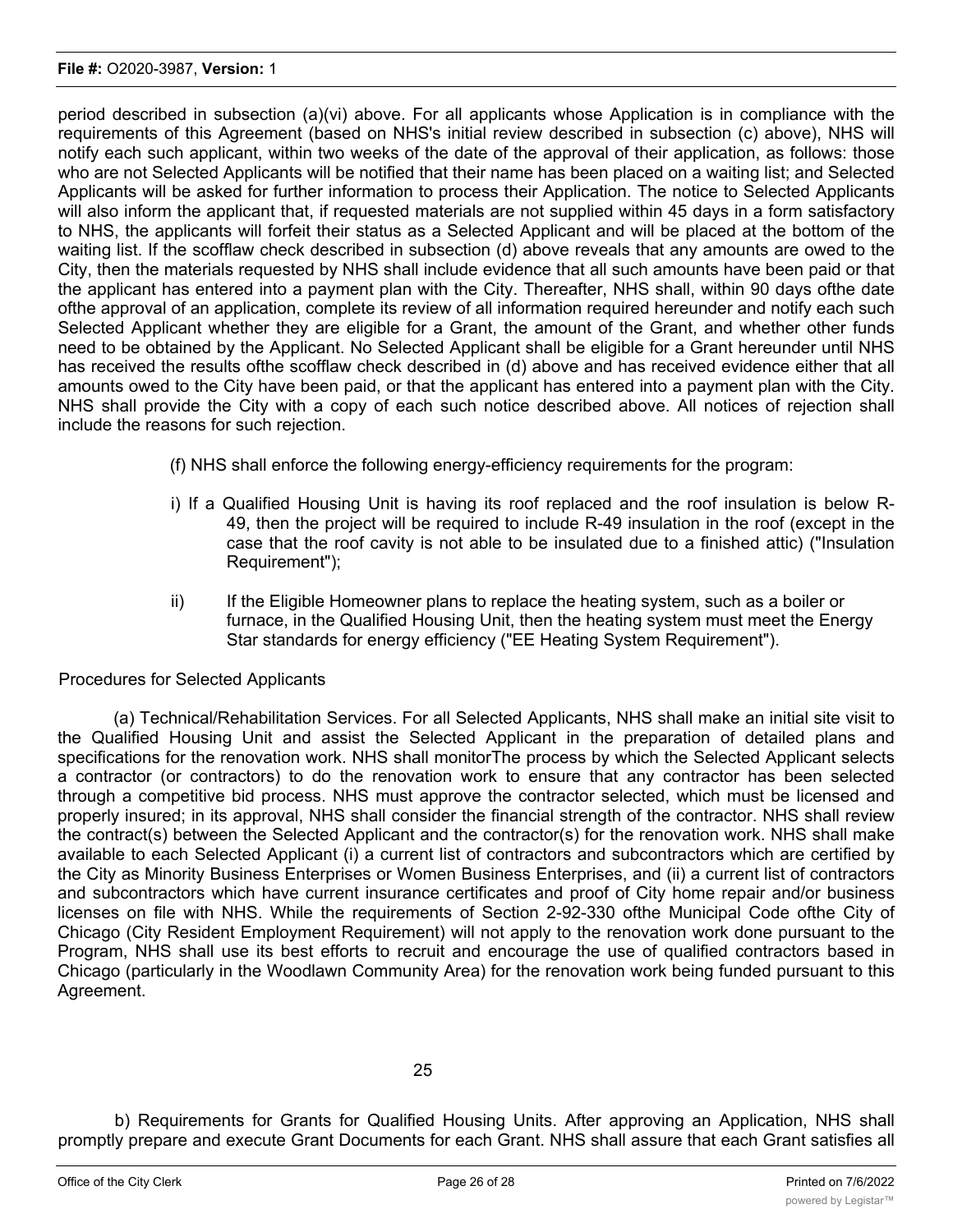applicable requirements of federal, State and local law, and that:

- i) Program Funds finance only Eligible Costs;
- ii) [intentionally omitted];
- iii) [intentionally omitted]; and

iv) one or more (up to four) units of the Qualified Housing Unit shall be occupied by the Eligible Homeowner.

c) Closing. NHS shall promptly close each Grant. Prior to disbursement of any Program Funds by NHS, NHS shall require each Eligible Homeowner to enter into the Grant Documents. NHS shall assure that the renovation ofthe Qualified Housing Unit commences within six months of the date on which a Grant closes. NHS shall provide in all Grant Documents that the City is a third-party beneficiary of the Grant Documents. NHS shall not provide Program Funds to any Eligible Homeowner in an amount in excess of the applicable Maximum Program Assistance; provided, that the maximum amount so provided may be adjusted by mutual agreement of DOH and NHS based on the availability of Program Funds and the projected need of a particular community.

d) Disbursement of Proceeds. NHS shall deposit the Program Funds into an interest-bearing segregated or escrow account established by NHS for this purpose. Any income earned on amounts held in the account shall be used for Program Services and administration. NHS agrees that any disbursements from this account which are later determined to have been made in violation of this Agreement will be repaid to this account by NHS. Prior to disbursing any proceeds of a Grant, NHS shall determine the aggregate amount of Program Funds which have been provided or approved for a Qualified Housing Unit and shall not disburse any funds exceeding the Maximum Program Assistance. NHS shall also assure that no Program Funds shall be paid until such funds are needed to for the payment of Eligible Costs, and that the proceeds of a Grant do not exceed available Maximum Program Assistance with respect to the Qualified Housing Unit. NHS may pay Program Funds to the Eligible Homeowner when NHS receives evidence of prior payment to the contractor for the rehabilitation work (consisting of a copy of the check issued to the contractor, which is not required to be a cancelled check, and/or a copy of the sworn statement), or directly to the contractor upon proof that the required construction work has been completed (sworn statement, lien waivers, sign-off permits, etc., as applicable). There shall be no commingling of funds among Grants by NHS and each Grant shall be accounted for separately in the records maintained by NHS.

e) Servicing; Monitoring.

1) NHS shall specify an employee directly responsible for the working on each Grant. NHS shall provide DPD with notice of the person(s) responsible for these duties and the respective Grants.

2) If an Eligible Homeowner breaches any covenant or agreement under the applicable Grant Documents, NHS shall mail notice of such breach to the Eligible Homeowner as provided in the Grant Documents (with a copy to DOH) and shall take such further action consistent with the terms of this Agreement.

26

**(3) NHS shall monitor the progress ofthe renovation work to confirm compliance with this Agreement and the Grant Documents. The Grant Documents shall provide that the Eligible Homeowner must approve of payment of funds from NHS to a contractor for the rehabilitation work, or that NHS may pay the contractor directly. NHS shall inspect the renovation work prior to providing payment. NHS shall make a final inspection of the renovation work at its**